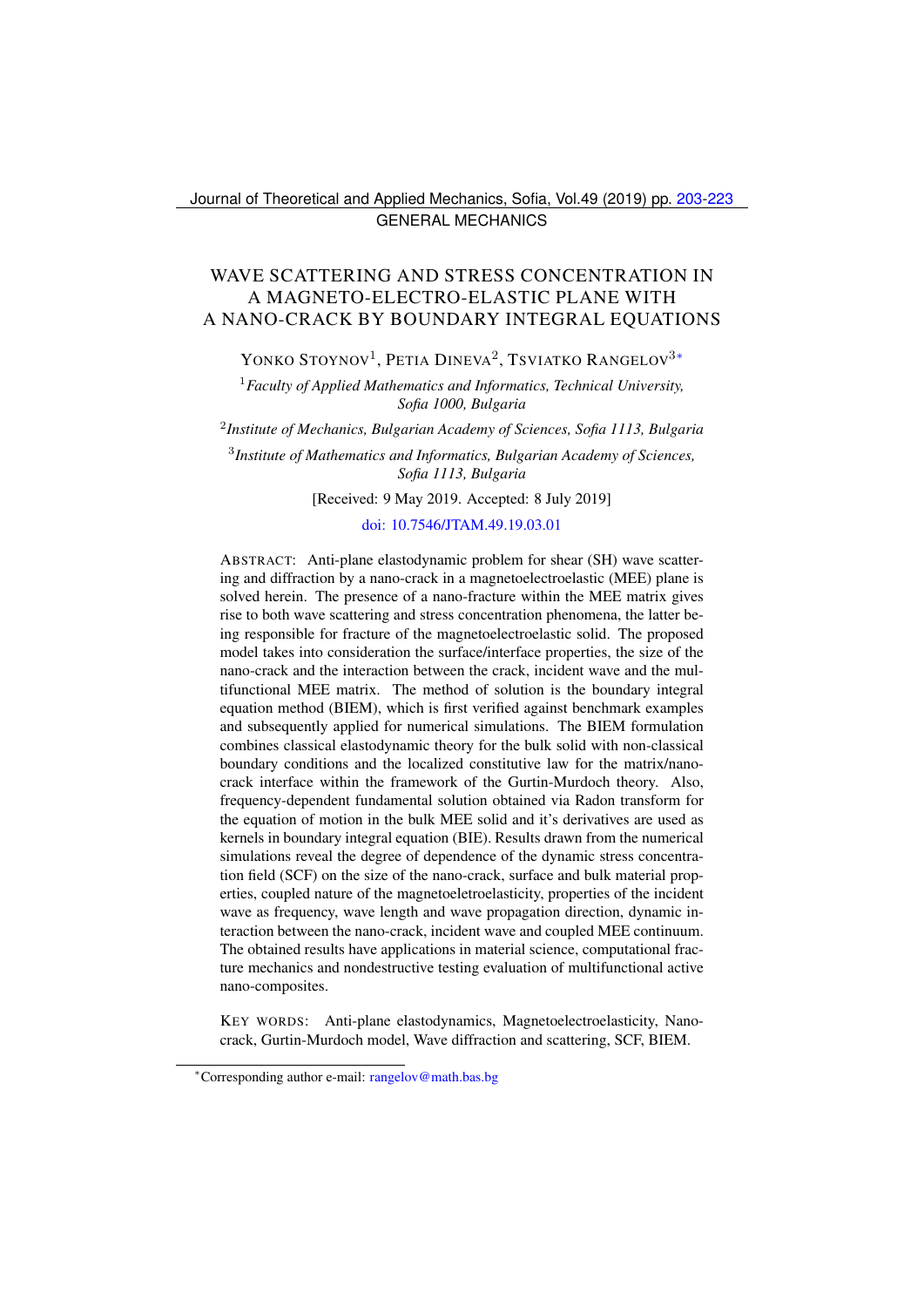#### 1 INTRODUCTION

Magnetoelectroelastic crystals are one class of new multifunctional composites that not only consist of piezoelectric and piezomagnetic phases but also exhibit magnetoelectric coupling effects which are not present in the constituents. The magnetoelectric effect of piezoelectric / piezomagnetic composites was first reported in [\[1\]](#page-17-0). In the MEE crystal this effect is a coupled two field effect, in which the application of either a magnetic field or an electrical one induces an electrical polarization as well as a magnetization. A three-phase MEE composite consisting of piezoelectric and piezomagnetic phases separated by a polymer matrix have greater ductility and formability, see [\[2\]](#page-17-1). Due to the ability of converting one form of energy to another, these materials have a number of applications in smart or intelligent systems as intelligent sensors and actuators, damage detectors, in medical ultrasonic imaging, etc. A composite made of piezoelectric and piezomagnetic phases would be susceptible to brittle fracture because these materials are usually brittle ceramics. The electric and magnetic effects can have a significant influence on the ways with which these composite could fail by cracking. This will definitely influence the life time of devices made of them. So it is of very importance to study the fracture mechanics of MEE materials. A literature review for fracture behaviour of MEE composites with cracks at macro-level shows the following state. Static fracture problems are solved in [\[3](#page-17-2)[–11\]](#page-18-0). Dynamic fracture behaviour of MEE composites under in-plane loading has been studied in [\[12–](#page-18-1)[14\]](#page-18-2). SH-wave propagation in cracked MEE can be found in [\[15–](#page-18-3)[19\]](#page-18-4).

In the recent years heterogeneous by cracks and inclusions MEE nano-structures are keen of great interest because of the large magnetoelectric coupling effect in the room temperature and the small size of miniaturized multifunctional devices, see [\[20,](#page-18-5) [21\]](#page-18-6). During the last few years it has been recognized that the properties of a given material might not be primarily controlled by its chemical composition, but rather by its microstructure and more so by size ranging from nanometers to micrometers. The widely discussed in the literature size effect can not be described by models in the frame-work of continuum mechanics and this demands the development of alternative models and of high-performance computational tools. In nano-structured composites, nano-scale is the most important potential advantage, and surface/interface may have significant effects on the mechanical properties of solids. Surface stress relates the variation of the excess free energy to the strain of the surface. Due to this reason the surfaces and interface solid's boundaries display different mechanical properties compared with their bulk part. One of the main thrusts of what is now known as nanoscale mechanics is the so called multi-scale approach, which aims at extending the range of classical continuum mechanics by bridging its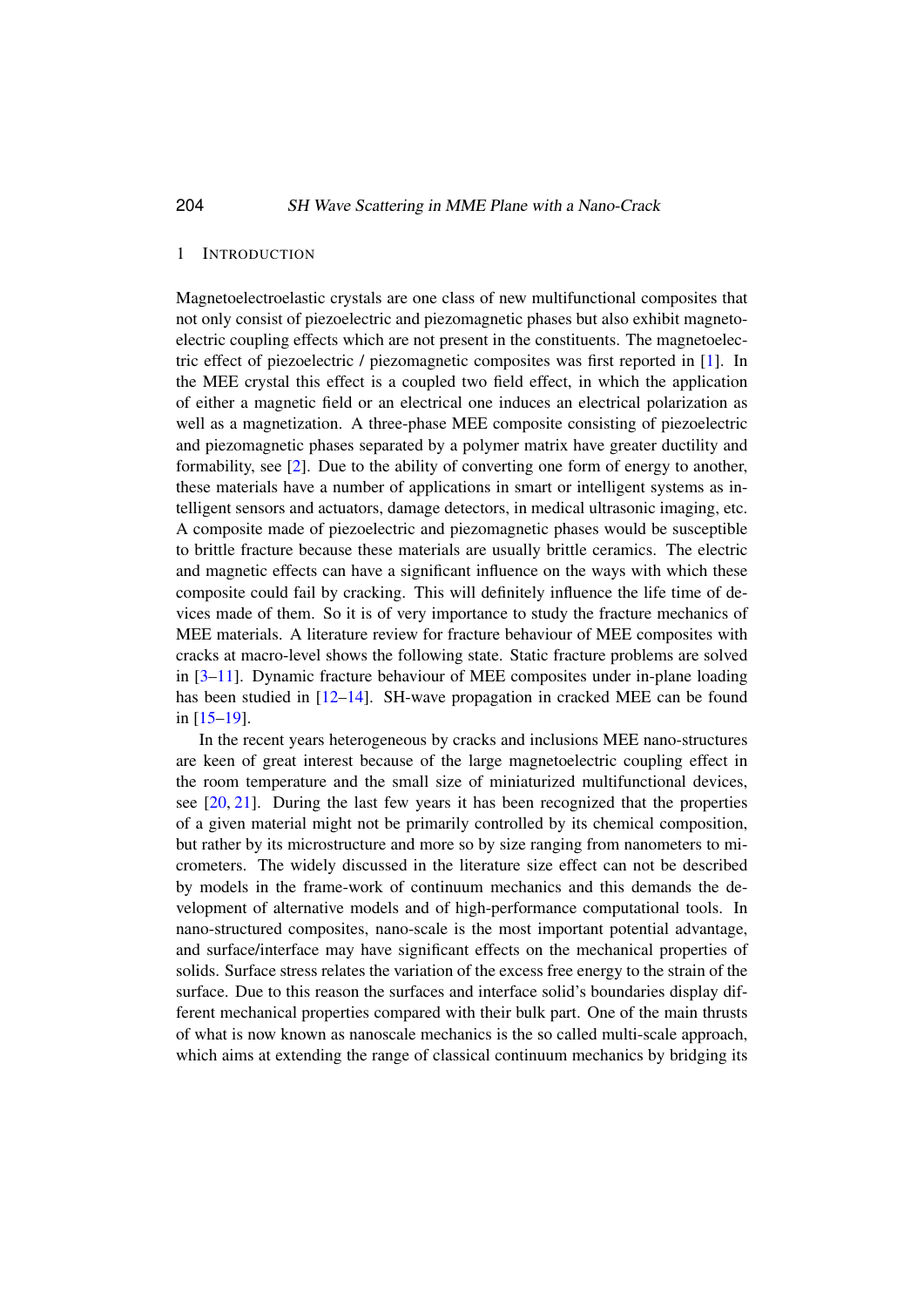basic theoretical principles with the effects observed at the molecular level. Along this direction we mention the pioneering work of  $[22, 23]$  $[22, 23]$  $[22, 23]$  who developed a general theoretical frame work to represent both surface and interface stresses. A literature review for fracture behaviour of nano-composites in the frame of Gurtin and Murdoch model shows the following state. Static fracture problems for elastic isotropic continua containing a blunt crack with crack-tips having a small curvature radius of nanometers order are considered in [\[24–](#page-19-2)[28\]](#page-19-3). Dynamic stress field near nano-crack tip of a blunt nano-crack under incident time-harmonic P and SV wave in an elastic anisotropic plane is solved by BIEM in [\[29\]](#page-19-4). Wave scattering problems for piezoelectric composites with nano-fibers are described by wave function expansion method in [\[30–](#page-19-5)[32\]](#page-19-6). Dynamic in-plane fracture behaviour of a nanocrack in a transversely isotropic piezoelectric plane is modelled by BIEM in [\[33\]](#page-19-7). The obtained results show that the surface energy significantly affects the dynamic stress and electric displacement around the nano-particle. The surface elastic effect on the dynamic mechanical stress is greater than that on the electric displacement. To the authors knowledge there are no available results for static or dynamic fracture behaviour of a nano-crack in MEE continua.

Based on the above state–of–the-art, a number of conclusions can be done:

- (a) There is a certain lack of work for solution of 2D dynamic problems for elastic anisotropic materials, piezoelectric materials (PEM) and magnetoelectroelastic ones with nano-inclusions, nano-cavities and nano-cracks. The reason is that such a goal requires multidisciplinary knowledge and skills blending continuum mechanics, fracture mechanics, computational mechanics of coupled problems, material science and mathematical physics;
- (b) The advantages of the BIEM are widely discussed in the literature, especially for solids with high surface-to-volume ratios, as far as the problems are described via integral equations along existing boundaries. Although well-known advantages of the BIEM for this types of problems, it's application as an effective numerical technique in nanomechanics is still limited;
- (c) At macroscopic scale the crack front profile is considered to be infinite sharp and the corresponding elastic and elasto-plastic near field zones are well established in classical fracture mechanics. However, in reality the crack-tips are not ideally sharp but blunt with a curvature radius in the order of microns or nanometers. Experiments and simulations by atomic models, see [\[34\]](#page-19-8), show that the stresses obtained via the atomic models are in a good agreement with the predictions of linear fracture mechanics except in a very small vicinity of the crack tip, where the effect of surface elastic energy should be accounted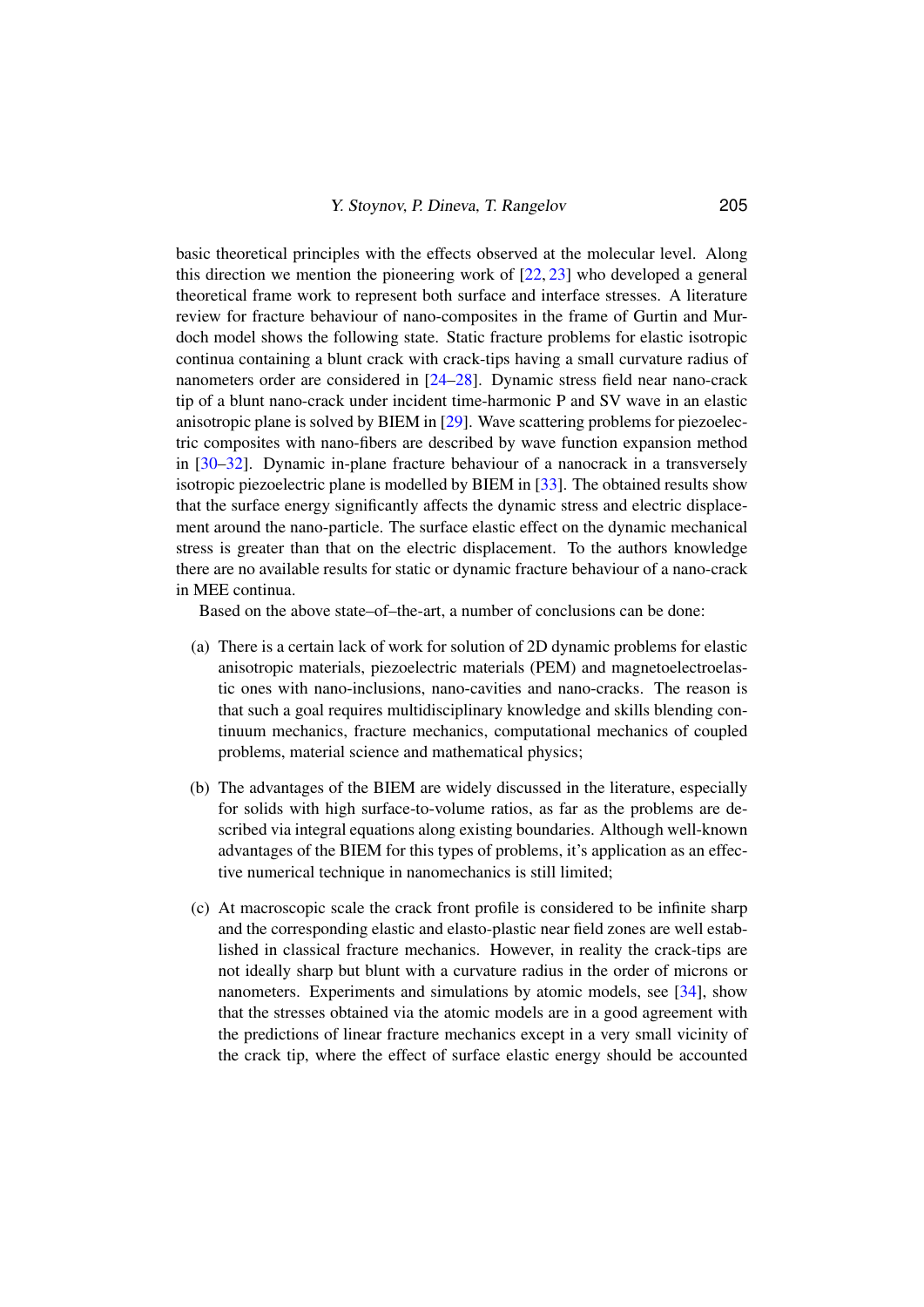for. Or, the surface elasticity effect is localized at the crack-tip;

- (d) There is a limited number of papers considering surface elasticity effects in cracked materials with coupled properties and the existing ones are for static loads, except [\[29\]](#page-19-4) considering in-plane wave scattering by a nano-crack in a piezoelectric plane;
- (e) To the authors knowledge there are no results for nano-cracks in the field of dynamic fracture mechanics of anisotropic magnetoelectroelastic solids.

The aim of this study is to consider the dynamic stress, electric and magnetic field near crack tip under incident time-harmonic plane SH wave in an anisotropic magnetoelectroelastic plane by BIEM taking into account the generalized surface elasticity effect in the frame of Gurtin and Murdoch model. It is considered two types of cracks: a finite line crack (Fig. [1](#page-3-0) a) without taking into consideration the surface elasticity effects and a blunt nano-crack (Fig. [1](#page-3-0) b) with crack root presenting by a semi-circular shape of radius d.

The paper is organized as follows: the statement of the problem and its reformulation by boundary integral equations is given in Sect. [2](#page-3-1) and Sect. [3](#page-8-0) correspondingly, a series of numerical results is presented in Sect. [4,](#page-11-0) followed by a discussion and conclusions in Sect. [5.](#page-16-0)



<span id="page-3-0"></span>Fig. 1. The problem geometry: a) a line macro-crack; b) a blunt nano-crack. Cracks are subjected to incident SH- wave propagating in a transversely isotropic magneto-electro-elastic plane.

#### <span id="page-3-1"></span>2 PROBLEM STATEMENT

Consider an infinite homogeneous transversely isotropic magnetoelectroelastic plane  $x_3 = 0$  in a Cartesian coordinate system  $Ox_1x_2x_3$  with a line finite macro-crack  $\Gamma = \Gamma^+ \cup \Gamma^-$  with half-length 2c (Fig. [1](#page-3-0) a) or a nano-crack, a domain G with boundary S (Fig. [1](#page-3-0) b) subjected to incident time-harmonic with frequency  $\omega$  plane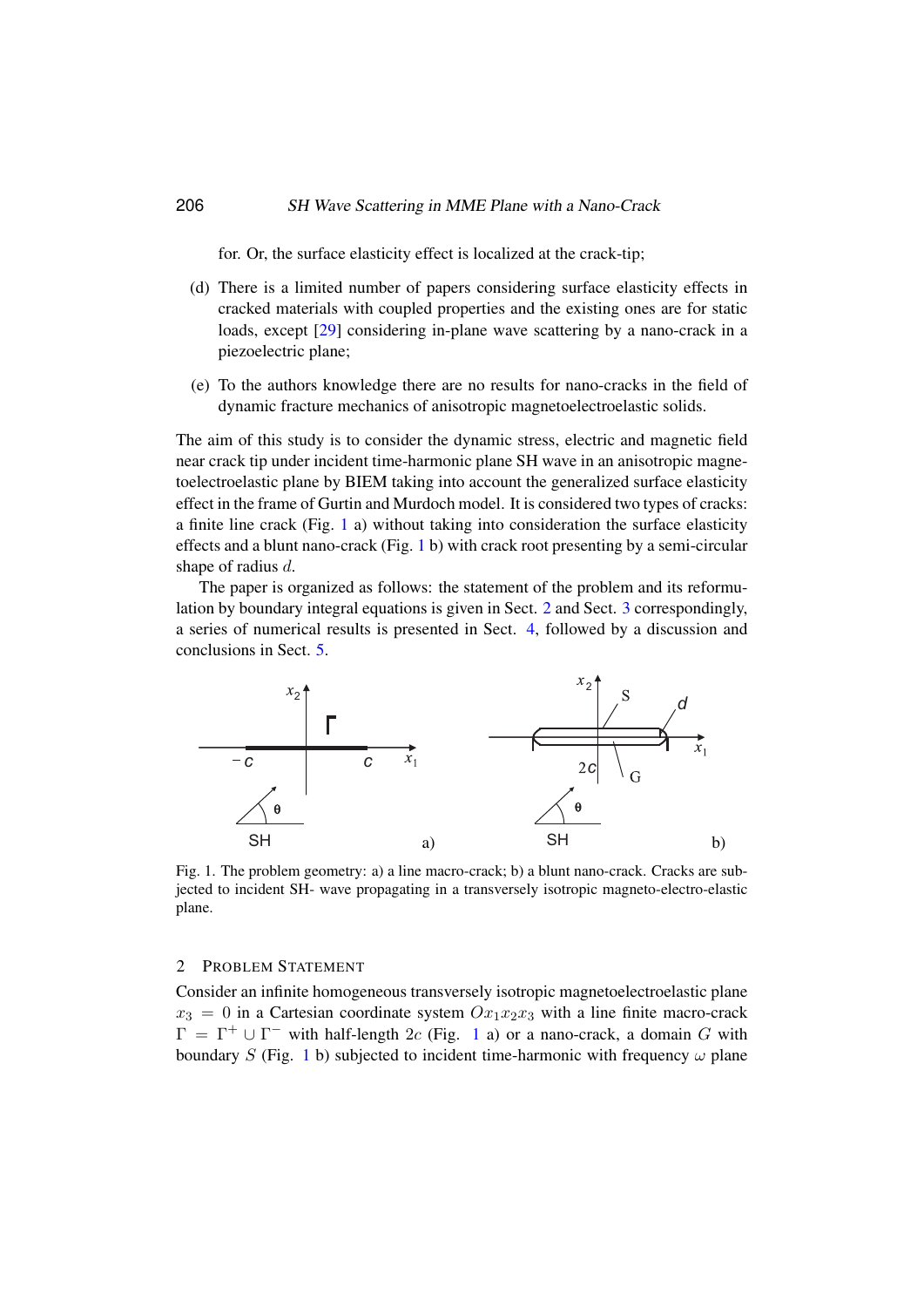shear SH wave. The SH-wave is polarized along  $Ox_3$  axis and it propagates in the plane  $x_3 = 0$  under incident angle  $\theta$  with respect to the coordinate axis  $Ox_1$ . Except the anti-plane mechanical time-harmonic load, in-plane electric and magnetic loads with the same frequency are applied. Assume that MEE material shows hexagonal symmetry with respect to the axis  $Ox_3$  and the poling axis is collinear with  $Ox_3$  axis. The model of the nano-crack is a blunt crack with a crack root presenting by a semicircular shape of radius d and the perimeter of the crack is  $|S| = 2[2(c-d)+\pi d]$  with  $d \ll c$ , see Fig. [1b](#page-3-0). In this case the surface effect is taken into consideration. The material properties of magnetoelectroelastic plane are: elastic stiffness coefficient  $c_{44}$ piezoelectric coupled coefficient  $e_{15}$ , dielectric permittivity  $\varepsilon_{11}$ , piezomagnetic coefficient  $q_{15}$ , magnetoelectric coefficient  $d_{11}$  and magnetic permeability  $\mu_{11}$ . For stable materials, the elasticity tensor, the dielectric permittivity tensor and the magnetic permeability tensor should be positive definite, see [\[35\]](#page-19-9). In the considered case the only non-zero field quantities all dependent on coordinates  $(x_1, x_2)$  are:

- Mechanical field variables: out-of-plane mechanical displacement component  $u_3(x,\omega)$ , stress components  $\sigma_{13}(x,\omega)$ ,  $\sigma_{23}(x,\omega)$ , strain components  $s_{13}(x,\omega)$ ,  $s_{23}(x,\omega)$  and traction component  $\tau_3(x,\omega) = \sigma_{i3}n_i$ , where  $n_i$  is the outward pointing unit normal vector to the surface under consideration.
- Electrical and magnetic field variables: in-plane components of the electric field  $E_1(x, \omega)$ ,  $E_2(x, \omega)$ , electrical displacements  $D_1(x, \omega)$ ,  $D_2(x, \omega)$ , magnetic induction  $B_1(x, \omega)$ ,  $B_2(x, \omega)$  and magnetic field  $H_1(x, \omega)$ ,  $H_2(x, \omega)$ .

The boundary value problem (BVP) we consider is defined by the governing partial differential equations and the corresponding boundary conditions given below.

### 2.1 CONSTITUTIVE EQUATION

The electromagnetic fields can be considered as quasi-static due to the reason that characteristic frequencies for electromagnetis processes are much bigger than those for elastic ones, see [\[36\]](#page-19-10). Then, the Maxwell equations are  $D_{i,i} = 0$ ,  $B_{i,i} = 0$ , rot $E = 0$ , rot $H = 0$  and electric and magnetic fields can be presented as gradients of scalar electric and magnetic potentials as  $E_i = -\phi_{i,i}$  and  $H_i = -\varphi_{i,i}$ . The compact form of the constitutive equation in the plane  $x_3 = 0$  is presented by the usage of the generalized field quantities described below, see [\[37\]](#page-19-11)

<span id="page-4-0"></span>(1) 
$$
\sigma_{iK} = C_{iKJl}u_{J,l}, \quad x \in R^2 \setminus \Gamma, \quad \text{or } x \in R^2 \setminus G,
$$

where  $i, l = 1, 2$ , capital indexes are  $K, J = 3, 4, 5$  and it is assumed summation in repeating indexes, the generalized displacement is  $u_J = (u_3, \phi, \varphi)$ , where  $\phi$  is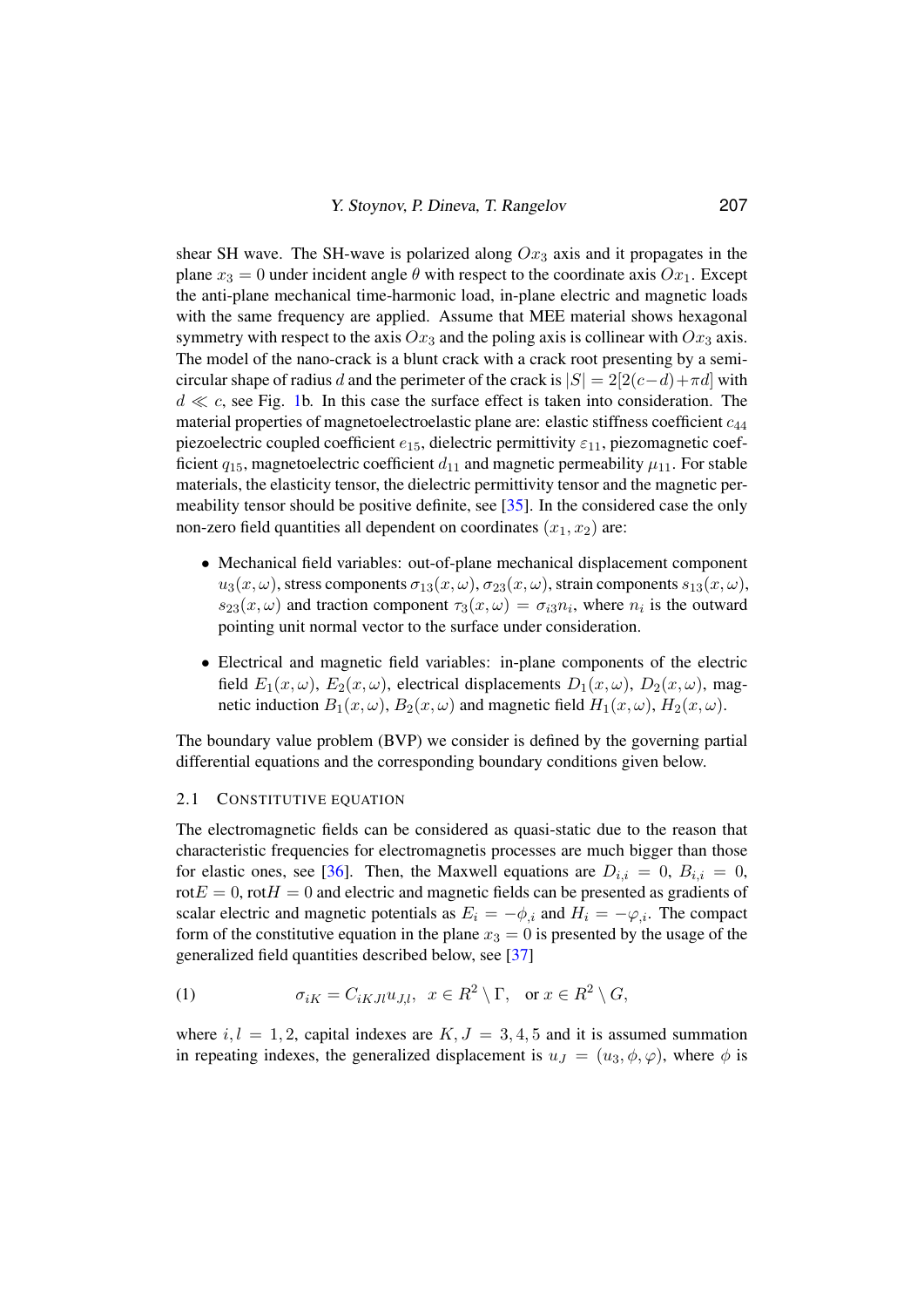the electric potential and  $\varphi$  is the magnetic potential, the generalized stress tensor is  $\sigma_{iJ} = (\sigma_{i3}, D_i, B_i)$ , where  $\sigma_{i3}$  is the mechanical stress and  $C_{iJKl}$  is the generalized elasticity tensor with the following components:

$$
C_{i33l} = \begin{cases} c_{44}, & i = l \\ 0, & i \neq l \end{cases}, \t C_{i34l} = C_{i43l} = \begin{cases} e_{15}, & i = l \\ 0, & i \neq l \end{cases},
$$
  
\n
$$
C_{i35l} = C_{i53l} = \begin{cases} q_{15}, & i = l \\ 0, & i \neq l \end{cases}, \t C_{i44l} = \begin{cases} -\varepsilon_{11}, & i = l \\ 0, & i \neq l \end{cases},
$$
  
\n
$$
C_{i45l} = C_{i54l} = \begin{cases} -d_{11}, & i = l \\ 0, & i \neq l \end{cases}, \t C_{i55l} = \begin{cases} -\mu_{11}, & i = l \\ 0, & i \neq l \end{cases}.
$$

Note that a subscript comma denotes the partial differentiation and the summation convention over repeated indices is implied.

### 2.2 KINEMATICS RELATIONS AND EQUATION OF MOTION

Kinematics relations under assumption of small displacements and electric and magnetic field-potential relations are

(2)  
\n
$$
s_{i3}(x,\omega) = u_{3,i}(x,\omega),
$$
\n
$$
E_i(x,\omega) = -\phi_{,i}(x,\omega),
$$
\n
$$
H_i(x,\omega) = -\varphi_{,i}(x,\omega), \quad i = 1, 2.
$$

Equation of motion in the case there are no body force and free electric and magnetic volume charges is

<span id="page-5-0"></span>(3) 
$$
\sigma_{iK,i} + \rho_{KJ}\omega^2 u_J = 0, \quad i = 1, 2, J, K = 3, 4, 5,
$$

where  $\rho_{QJ} = \begin{cases} \rho, & Q = J = 3, \\ 0, & Q = J - 4, \text{or} \end{cases}$ 0,  $Q, J = 4 \text{ or } 5.$ Note that:

- (a) if  $q_{15} = 0$ , Eq. [\(3\)](#page-5-0) transforms to the equation of motion of transversely isotropic piezoelectric material;
- (b) if  $e_{15} = 0$  and  $q_{15} = 0$ , Eq. [\(3\)](#page-5-0) transforms to the equation of motion of elastic transversely isotropic material.

The characteristic frequencies for elastic and electromagnetic processes are  $f_{el}$  =  $10^4$  Hz and  $f_{\text{elm}} = 10^7$  Hz, respectively. Thus, if we consider dynamic loadings, with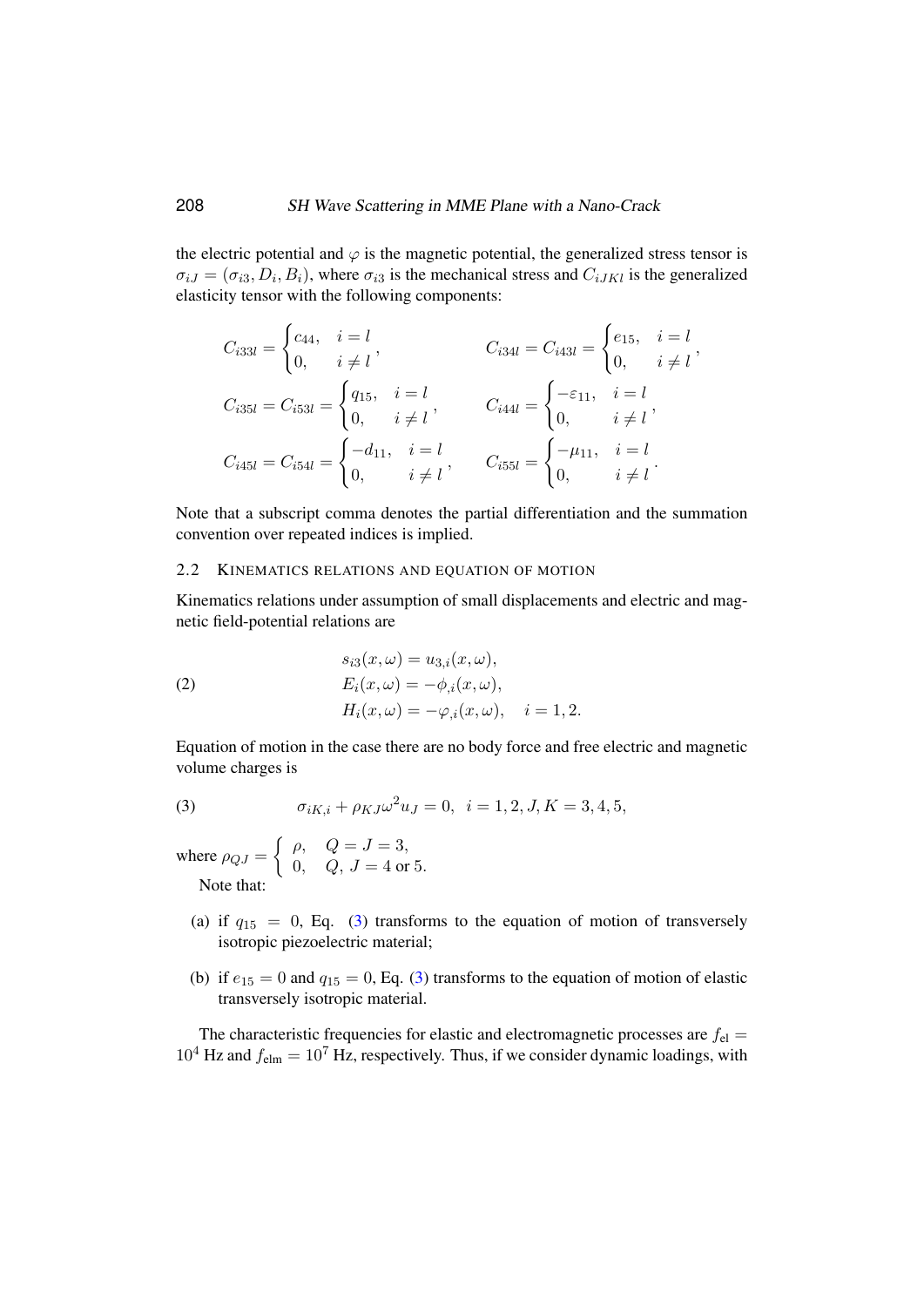temporal changes corresponding to  $f_{el} = 10^4$  Hz, the changes of the electromagnetic fields can be assumed to be immediate, or in other words the electromagnetic fields can be considered like quasi-static, see [\[8,](#page-18-7)[36,](#page-19-10)[38,](#page-19-12)[39\]](#page-20-1). So, the quasi-static approximation is valid and provided that the variations of the electromagnetic field with time are small enough in frequency intervals till  $f_{el} = 10^4 Hz$ . Then, the Maxwell equations are  $D_{i,i} = 0$ ,  $B_{i,i} = 0$ , rot $E = 0$ , rot $H = 0$  and electric and magnetic fields can be presented as gradients of scalar electric and magnetic potentials as  $E_i = -\phi_{i,i}$  and  $H_i = -\varphi_{i}$ .

#### 2.3 BOUNDARY CONDITIONS

It is assumed that the crack is electrically and magnetic impermeable and in this case the electric and magnetic fields inside the both types of cracks presented in Fig. [1a](#page-3-0),b are ignored.

Among other open problems in fracture mechanics of MEEM, the issue of how to impose the electromagnetic boundary conditions along the crack faces is a controversial one. The difficulty arises from the fact that there are not yet sufficient experimental data available, which clarify the detailed conditions at the crack faces and within the open crack. Therefore, in many cases idealized electromagnetic boundary conditions along the crack faces are employed. The impermeable assumption is based on the fact that the permittivity and permeability in the material is three orders higher than that of air or vacuum inside the crack, while in the opposite case is the permeable crack model. The physically correct boundary conditions are still an issue of debate. The aim of the authors is to show the fracture behaviour of nano-cracked MEEM for the case when the idealized electromagnetic boundary condition for impermeable crack is used. We believe that the obtained results can be useful in the discussion for the type and character of the electromagnetic boundary conditions along the crack faces.

#### 2.3.1 BOUNDARY CONDITION FOR MACRO-CRACK

Boundary condition along interface Γ between MEE matrix and the macro-crack in Fig. [1a](#page-3-0) is

<span id="page-6-0"></span>(4) 
$$
t_J = \begin{pmatrix} t_3 \\ t_4 \\ t_5 \end{pmatrix} = \begin{pmatrix} t_3 \\ D_n \\ B_n \end{pmatrix} = 0.
$$

The boundary condition along the crack line  $\Gamma$  describes the assumption that the crack is free of both mechanical traction and surface electric and magnetic charge.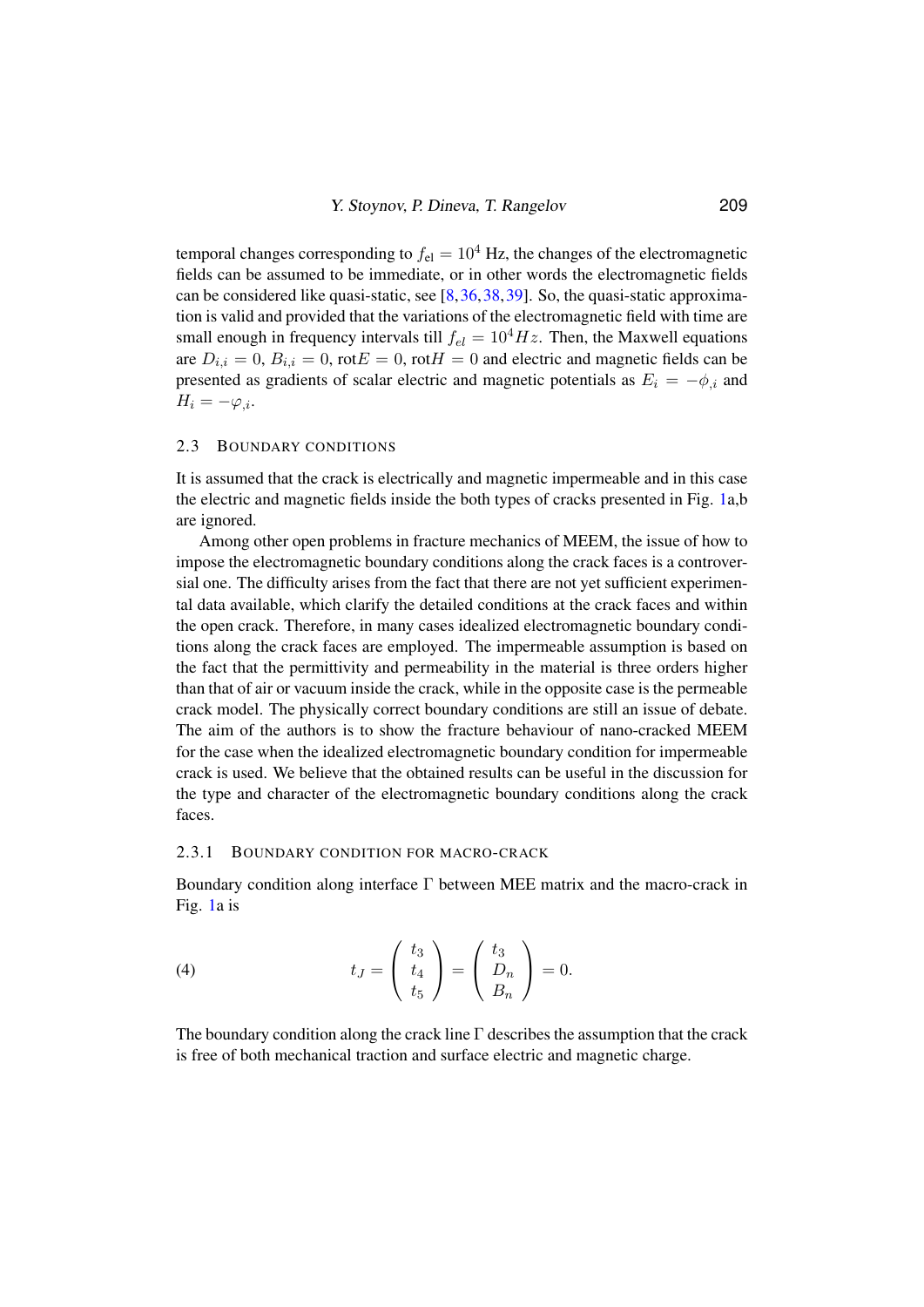### 2.3.2 BOUNDARY CONDITION FOR NANO-CRACK

The non-classical boundary condition in the frame of the  $[22, 23]$  $[22, 23]$  $[22, 23]$  model along the interface S, see Fig. [1b](#page-3-0), between the MEE matrix and a blunt nano-crack is used here basing on the following assumptions:

- a) The bulk material is transversely isotropic magnetoelectroelastic one describing via the constitutive equation  $(1)$ ;
- b) The interface  $S$  is considered as an infinitely thin elastic isotropic layer with own surface elastic coefficient  $\mu^S$  and the following own constitutive equation having in mind that  $s_{l3}^S = \frac{1}{2}$ 2  $\frac{\partial u_3^S}{\partial l}$ , see [\[40,](#page-20-2) [41\]](#page-20-3).

$$
\sigma_{l3}^S = 2c_{44}^S s_{l3}^S = \mu^S \frac{\partial u_3^S}{\partial l}
$$

where l is the tangential vector along the interface S and  $\frac{\partial u_3^S}{\partial l}$  is tangential derivative of the mechanical displacement  $u_3^S$ ;

- c) The crack is assumed to be electrically and magnetic impermeable and in this case the electric and magnetic fields inside the crack are ignored and it may be thought as a low-capacitance medium with electric and magnetic potential jumps  $\Delta \phi = \phi^+ - \phi^-$  and  $\Delta \varphi = \varphi^+ - \varphi^-$ . The boundary conditions for the normal component of the electric displacement and magnetic induction in this case are  $D_n = 0$  and  $B_n=0$ ;
- d) The infinitely thin interface layer  $S$  is coherent and no atomic bonds are broken among it. Along coherent boundary which is perfect bonded, there is no slip, twist or wrinkling, the surface mechanical strain  $s_{l3}^S$  in tangential direction l with respect to the interface boundary is equal to the associated tangential strain inside the matrix, i.e.  $s_{13}^S = s_{13}^M$  and  $u_3^S = u_3^M = u_3$ .

The non-classical boundary condition in the surface elasticity theory of Gurtin and Murdoch takes into consideration a jump in the stresses as one move from the bulk material (matrix  $M$ ) to the nano-crack surface  $S$  due to the presence of surface stress  $\sigma_{l3}^S$  along S. It states the following relation

<span id="page-7-0"></span>(5) 
$$
\sigma_{n3}^M(x,\omega) = t_3^M(x,\omega) = t_3(x,\omega) = -\frac{\partial \sigma_{l3}^S}{\partial l} = -\mu^S \frac{\partial^2 u_3}{\partial l^2}, x \in S
$$

Note that at zero surface elastic properties, i.e.,  $\mu^S = 0$ , the boundary condition [\(5\)](#page-7-0) degenerates to the classical boundary condition  $t_3 = 0$ .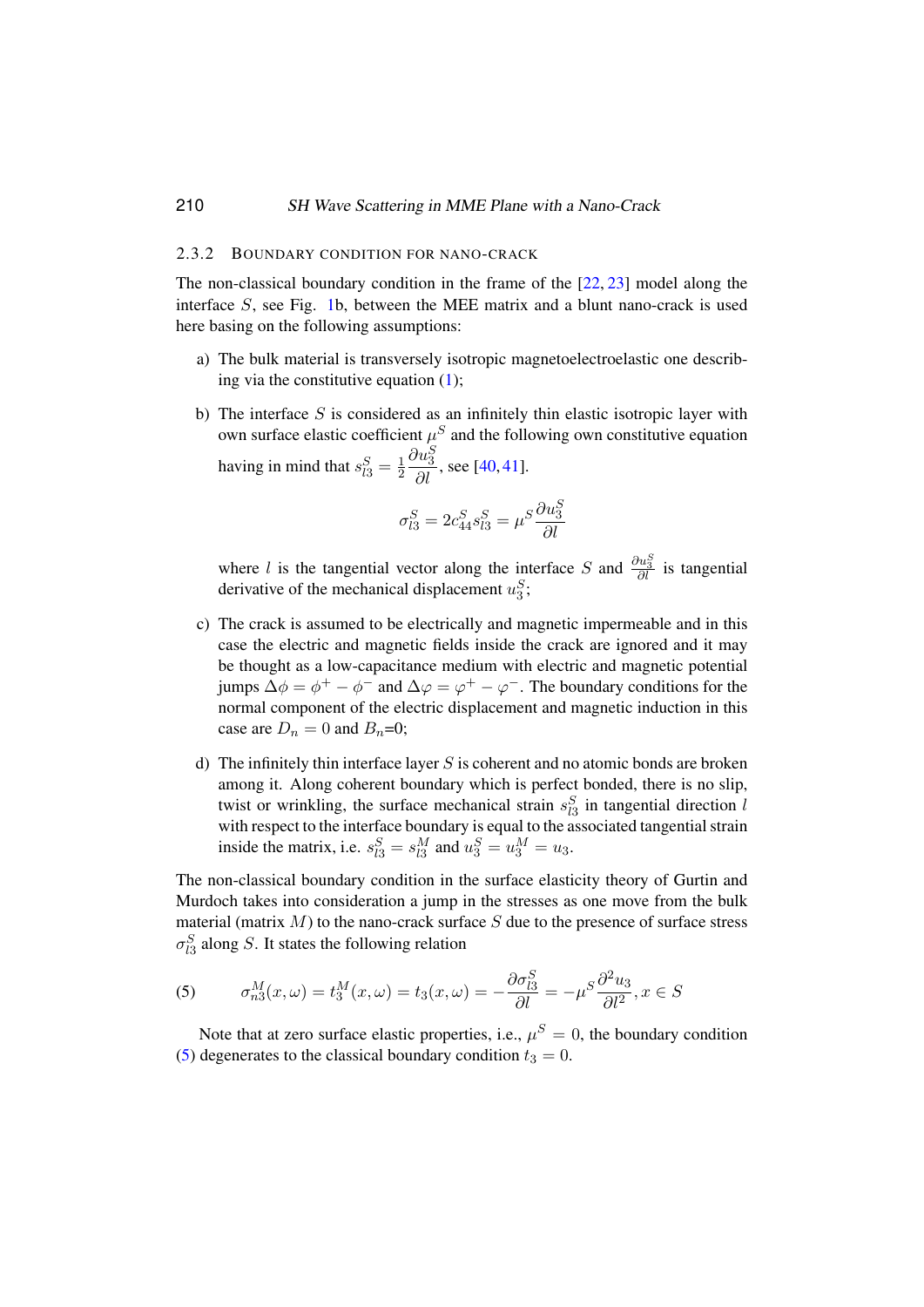The interaction of the incident time-harmonic wave with the crack line  $\Gamma$  or blunt nano-crack with interface S induces scattered wave field. In this case the total wave field  $u_J$  can be written as a sum of the incident  $u_J^{in}$  and the scattered  $u_J^{sc}$  wave fields. The solution for the incident wave is known and we present it here for the completeness of the text. The incident wave displacement and traction along  $\Gamma$  or S is as follows, see [\[18\]](#page-18-8):

(6) 
$$
u_{J}^{in} = p_{J}e^{ik\langle \eta, x \rangle}, \qquad p_{3} = 1, \qquad p_{4} = A, \qquad p_{5} = B
$$

$$
t_{3}^{in} = ik \frac{\det M}{\varepsilon_{11} \mu_{11} - d_{11}^{2}} \langle \eta, n \rangle, \qquad t_{4}^{in} = 0, \qquad t_{5}^{in} = 0,
$$

where  $\eta = (\eta_1, \eta_2), |\eta| = 1$  is the SH wave propagation direction and

<span id="page-8-3"></span>(7) 
$$
k = \omega \sqrt{\frac{\rho}{a}}, \qquad M = \begin{pmatrix} c_{44} & e_{15} & q_{15} \\ e_{15} & -\varepsilon_{11} & -d_{11} \\ q_{15} & -d_{11} & -\mu_{11} \end{pmatrix}, \qquad a = \frac{\det M}{\mu_{11}\varepsilon_{11} - d_{11}^2},
$$

$$
A = \frac{\mu_{11}e_{15} - q_{15}d_{11}}{\mu_{11}\varepsilon_{11} - d_{11}^2}, \qquad B = \frac{q_{15}\varepsilon_{11} - d_{11}e_{15}}{\mu_{11}\varepsilon_{11} - d_{11}^2}.
$$

Finally, the solution for the total wave field of the defined BVP satisfies the governing Eq.  $(3)$ , the boundary condition  $(4)$  for the line crack in Fig. [1](#page-3-0) a, or  $(5)$  for the blunt nano-crack in Fig. [1](#page-3-0) b and at infinite the Sommerfeld's radiation condition for the scattered wave is satisfied.

#### <span id="page-8-0"></span>3 BIEM FORMULATION OF THE PROBLEM

The BVP defined above can be reformulated (see [\[18\]](#page-18-8)) using a set of traction based non-hypersingular boundary integral equations along the line  $\Gamma$  (in the case of a line macro-crack) and along the interface  $S$  (in the case of a blunt nano-crack) derived via combine usage of the two-state conservation integral of elastodynamics and the frequency-dependent fundamental solution of Eq. [\(3\)](#page-5-0).

### <span id="page-8-2"></span>3.1 MACRO-CRACK

The following integro-differential equation along the line  $\Gamma$  (Fig. [1](#page-3-0) a) with respect to the unknown crack opening displacement (COD) of the scattered wave field defined as  $\Delta u_J^{sc} = u_J^{sc} |_{\Gamma^+} - u_J^{sc} |_{\Gamma^-}$ , describes the formulated BVP in the case of the line macro-crack:

<span id="page-8-1"></span>(8) 
$$
t_J^{in}(x,\omega) = C_{iJKl}n_i(x) \int_{\Gamma} \left[ \left( \sigma_{\eta P K}^*(x,\xi,\omega) \Delta u_{P,\eta}^{sc}(\xi,\omega) - \rho_{QP}\omega^2 u_{QK}^*(x,\xi,\omega) \Delta u_P^{sc} \right) \delta_{\lambda l} - \sigma_{\lambda P K}^*(x,\xi,\omega) \Delta u_{P,l}^{sc}(\xi,\omega) \right] n_{\lambda}(\xi) d\xi, \quad x \in \Gamma,
$$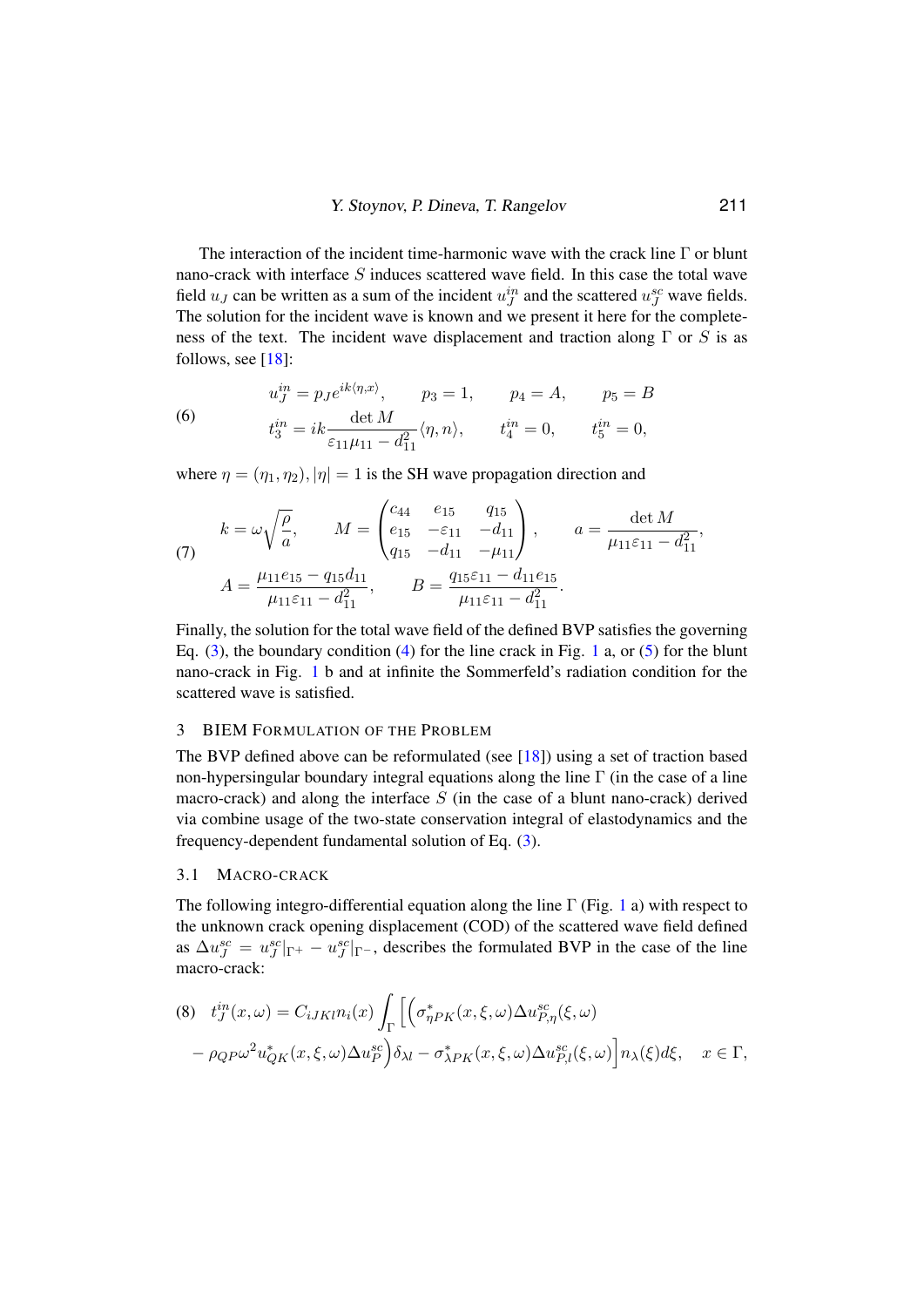where  $x = (x_1, x_2)$  and  $\xi = (\xi_1, \xi_2)$  are the position vectors of the source and field points,  $u_{QK}^*$  is the fundamental solution of Eq. (3) and its stress is  $\sigma_{iJQ}^*$  $C_{iJMI}u_{MQ,l}^*$ ,  $\delta_{\lambda l}$  is the Kronecker symbol. The fundamental solution  $u_{QK}^*$  is derived by the usage of Radon transform and the details can be found in [\[18\]](#page-18-8). The solution of the Eq. [\(8\)](#page-8-1) is obtained after application of the discretization and collocation procedures discussed in details in [\[8\]](#page-18-7).

#### 3.2 BLUNT NANO-CARCK

In here we use integro-differential equation with respect to the scattered wave displacement along the interface S between the MEE matrix and a blunt nano-crack presented in Fig. [1](#page-3-0) b

<span id="page-9-0"></span>
$$
(9) \quad \gamma_{RJ}(t_R^{in}(x,\omega) - t_R^M(x,\omega)) = C_{iJKl}n_i(x) \int_S \left[ \left( \sigma_{\eta P K}^*(x,\xi,\omega) u_{P,\eta}^{sc}(\xi,\omega) \right. \right. \\ \left. - \rho_{QP}\omega^2 u_{QK}^*(x,\xi,\omega) u_P^{sc} \right) \delta_{\lambda l} - \sigma_{\lambda P K}^*(x,\xi,\omega) u_{P,l}^{sc}(\xi,\omega) \right] n_{\lambda}(\xi) d\xi, \quad x \in S,
$$

 $\gamma_{RJ}$  is the jump term depending on the local geometry at the source point x and functions in Eq. [\(9\)](#page-9-0) are defined in Section [3.1.](#page-8-2) After discretization and collocation procedure applied to Eq. [\(9\)](#page-9-0) where we use the non-classical boundary condition (Eq. [\(5\)](#page-7-0)) the obtained solution takes into consideration the discussed above effects of the surface elasticity via Gurtin - Murdoch model.

# 3.3 GSIF AND GSCF EVALUATION

Once the solution of the boundary integral equation (BIE) [\(8\)](#page-8-1) or [\(9\)](#page-9-0) is known for a fixed frequency  $\omega$ , the displacement and traction at any observer point in the MEE plane can be obtained via the known representation formulae.

The computation of the generalized stress intensity factor (GSIF) can be done by the usage of the well-known traction formulae. If we consider a line crack (Fig. [1](#page-3-0) a) the traction formulae give:

(10)  
\n
$$
K_{III} = \lim_{x_1 \to \pm c} t_3 \sqrt{2\pi (x_1 \mp c)},
$$
\n
$$
K_D = \lim_{x_1 \to \pm c} t_4 \sqrt{2\pi (x_1 \mp c)},
$$
\n
$$
K_B = \lim_{x_1 \to \pm c} t_5 \sqrt{2\pi (x_1 \mp c)}.
$$

The following formulae for the electric  $E_2$  and magnetic  $H_2$  field components respectively are obtained in the case of normal incident wave

(11) 
$$
E_2 = \frac{\det M_2}{\det M}, H_2 = \frac{\det M_3}{\det M},
$$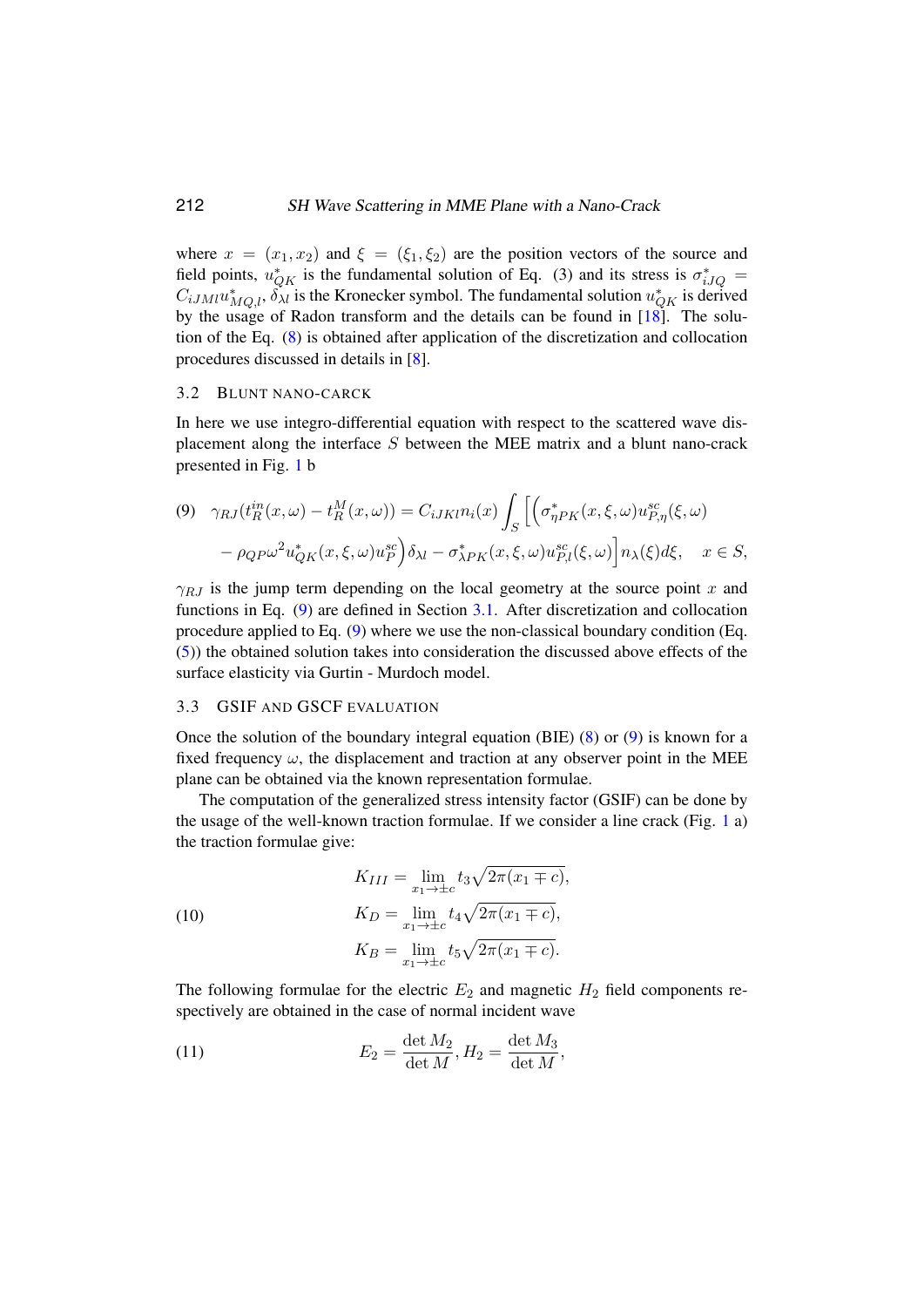where

$$
M = \begin{pmatrix} c_{44} & e_{15} & q_{15} \\ e_{15} & -\varepsilon_{11} & -d_{11} \\ q_{15} & -d_{11} & -\mu_{11} \end{pmatrix},
$$

$$
M_2 = \begin{pmatrix} c_{44} & t_3 & -q_{15} \\ e_{15} & t_4 & d_{11} \\ q_{15} & t_5 & \mu_{11} \end{pmatrix}, \quad M_3 = \begin{pmatrix} c_{44} & -e_{15} & t_3 \\ e_{15} & \varepsilon_{11} & t_4 \\ q_{15} & d_{11} & t_5 \end{pmatrix}.
$$

The electric field intensity factor  $K_E$  and the magnetic field intensity factor  $K_H$  are calculated with formulae

(12) 
$$
K_E = \lim_{x_1 \to \pm c} E_2 \sqrt{2\pi (x_1 \mp c)},
$$

$$
K_H = \lim_{x_1 \to \pm c} H_2 \sqrt{2\pi (x_1 \mp c)}
$$

The normalized GSIFs are

$$
K_{III}^* = K_{III} (t_3^{in} \sqrt{\pi c})^{-1}, \quad K_E^* = K_E (t_3^{in} \sqrt{\pi c})^{-1}, \quad K_H^* = K_H (t_3^{in} \sqrt{\pi c})^{-1}.
$$

The computation of the generalized normalized stress concentration factor (GSCF) close to the interface S of a blunt nano-crack (Fig. [1](#page-3-0) b) at point  $(\pm x_1, 0)$  is proceed with the formulae

(13) 
$$
F_{III}^{*}((x_1, 0), \omega) = \frac{t_3((x_1, 0), \omega)}{t_3^{in}((x_1, 0), \omega)} \sqrt{2\pi(x_1 \mp c)}, \quad |x_1| > c,
$$

$$
F_E^{*}((x_1, 0), \omega) = \frac{E_n((x_1, 0), \omega)}{t_3^{in}((x_1, 0), \omega)} \sqrt{2\pi(x_1 \mp c)}, \quad |x_1| > c,
$$

$$
F_H^{*}((x_1, 0), \omega) = \frac{H_n((x_1, 0), \omega)}{t_3^{in}((x_1, 0), \omega)} \sqrt{2\pi(x_1 \mp c)},
$$

For the considered homogeneous MEE, using Eqs. [\(3\)](#page-5-0), [\(4\)](#page-6-0), [\(5\)](#page-7-0) and [\(7\)](#page-8-3) it can be proved that

<span id="page-10-0"></span>(14) 
$$
K_E^* = AK_{III}^*, \quad K_H^* = BK_{III}; \qquad F_E^* = AF_{III}, \quad F_H^* = BF_{III}.
$$

Equation [\(14\)](#page-10-0) means that in the numerical examples it is enough to plot only  $K_{III}^*$ and  $F_{III}^*$ .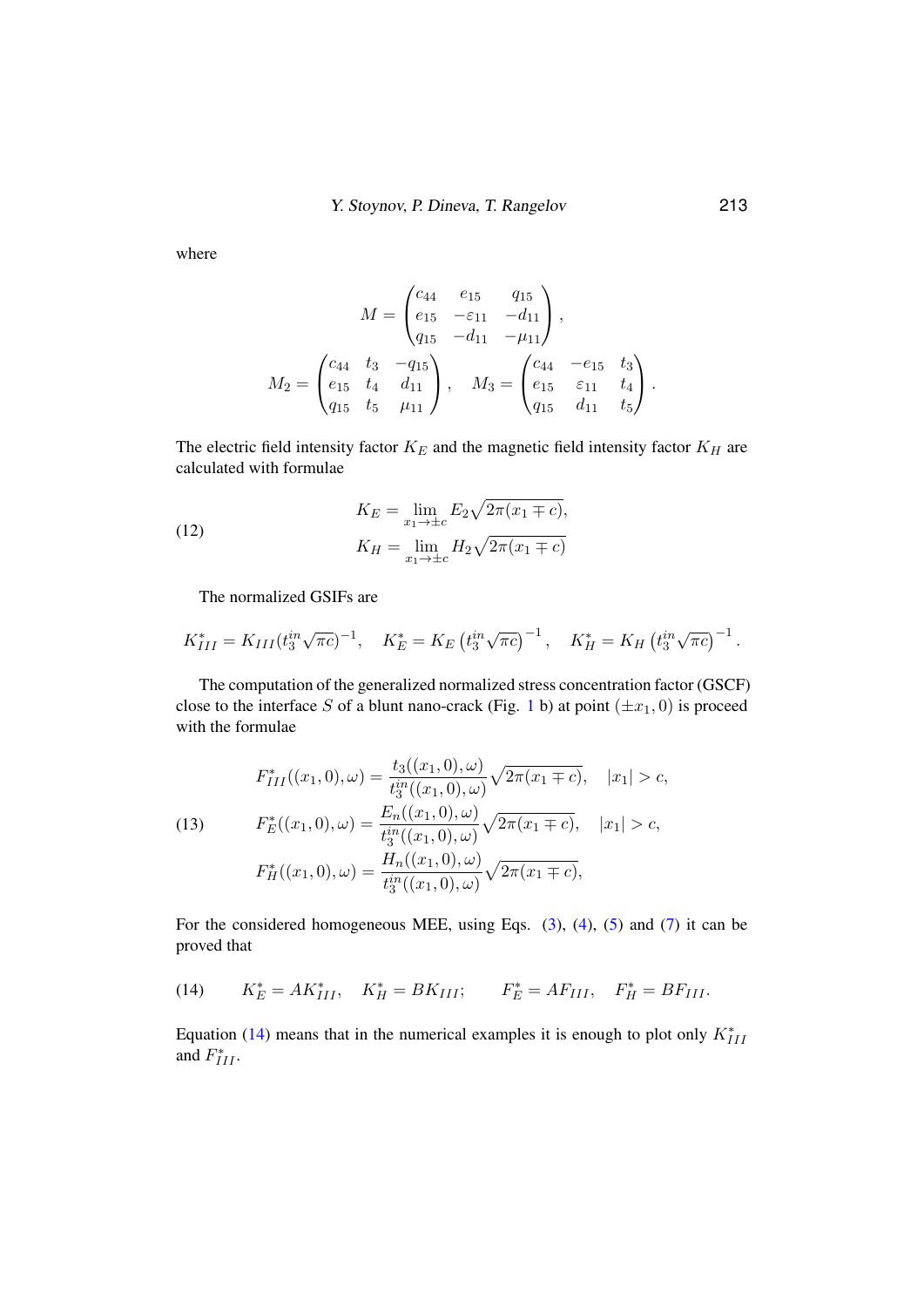### <span id="page-11-0"></span>4 NUMERICAL PROCEDURE AND NUMERICAL RESULTS

The non-hypersingular traction BIEs [\(8\)](#page-8-1) is collocated along one side of the line crack Γ using displacement jumps, i.e., COD as unknowns in the case of macro-crack. In the case of the blunt nano-crack the collocation is on both sides of the interface S. The generalized field variables are approximated with parabolic shape functions which satisfy Hölder continuity at least at the collocation points and show an asymptotic  $O(\sqrt{r})$  - COD behaviour near the crack tips. Quarter-point boundary elements (QP-BE) are implemented in a quadratic boundary element discretization. The disadvantage of the standard quadratic approximation regarding the smoothness at all irregular points is overcome by the shifted point method, see [\[8\]](#page-18-7). After discretization the obtained integrals are at least Cauchy principal value integrals. The regular integrals are computed employing the Gaussian quadrature scheme for one-dimensional integrals and Monte Carlo integration scheme for two-dimensional integrals. All integrals with singular kernels are solved analytically in the small neighbourhood of the field point, using the approximation of the fundamental solution for a small argument. After discretization of the non-hypersingular traction BIEs and satisfying boundary conditions on the macro-crack or nano-crack, an algebraic system of equations in respect to the unknowns is obtained and solved. The program codes basing on Mathematica 6 have been created following the above described procedure.

The following discretization mesh is applied in the numerical scheme

- (a) 5 boundary elements are used for the line crack  $\Gamma$  with half-length c, where the first and the fifth one are quarter-point crack-tip boundary elements with length 0.15c and  $c = 5 \times 10^{-9}$  m;
- (b) 10 ordinary boundary elements are used for the blunt nano-crack with boundary S with length  $|S| = 2.0428 \times 10^{-8}$  m, 8 along  $S^- \cup S^+$  and 2 along semi-circles  $S^l$ ,  $S^r$  with a fixed radius  $d = 0.0375c$ .

Three types of materials are considered

- **Material I:** piezoelectric material BaTiO<sub>3</sub> with elastic stiffness  $c_{44}^0 = 43$  (GPa), dielectric permittivity  $\varepsilon_{11}^0 = 11.2 \times 10^{-10}$  (C<sup>2</sup>/Nm<sup>2</sup>), piezoelectric coefficient  $e_{15}^0 = 11.6$  (C/m<sup>2</sup>) and density  $\rho^0 = 5.8 \times 10^3$  (kg/m<sup>3</sup>);
- **Material 2:** piezomagnetic material CoFe<sub>2</sub>O<sub>4</sub> with elastic stiffness  $c_{44}^0 = 45.3$  (GPa), dielectric permittivity  $\varepsilon_{11}^0 = 0.08 \times 10^{-10}$  (C<sup>2</sup>/Nm<sup>2</sup>), magnetic permeability  $\mu_{11}^0 = -590 \times 10^{-6} (Ns^2/C^2)$ , piezomagnetic coefficient  $q_{15}^0 = 550$  (N/Am) and density  $\rho^0 = 7.5 \times 10^3$  (kg/m<sup>3</sup>);
- **Material 3:** magnetoelectroelastic composite  $BaTiO<sub>3</sub>/CoFe<sub>2</sub>O<sub>4</sub>$ . It is assumed that the material constants  $k^c$  of the composite made of BaTiO<sub>3</sub> as an inclusion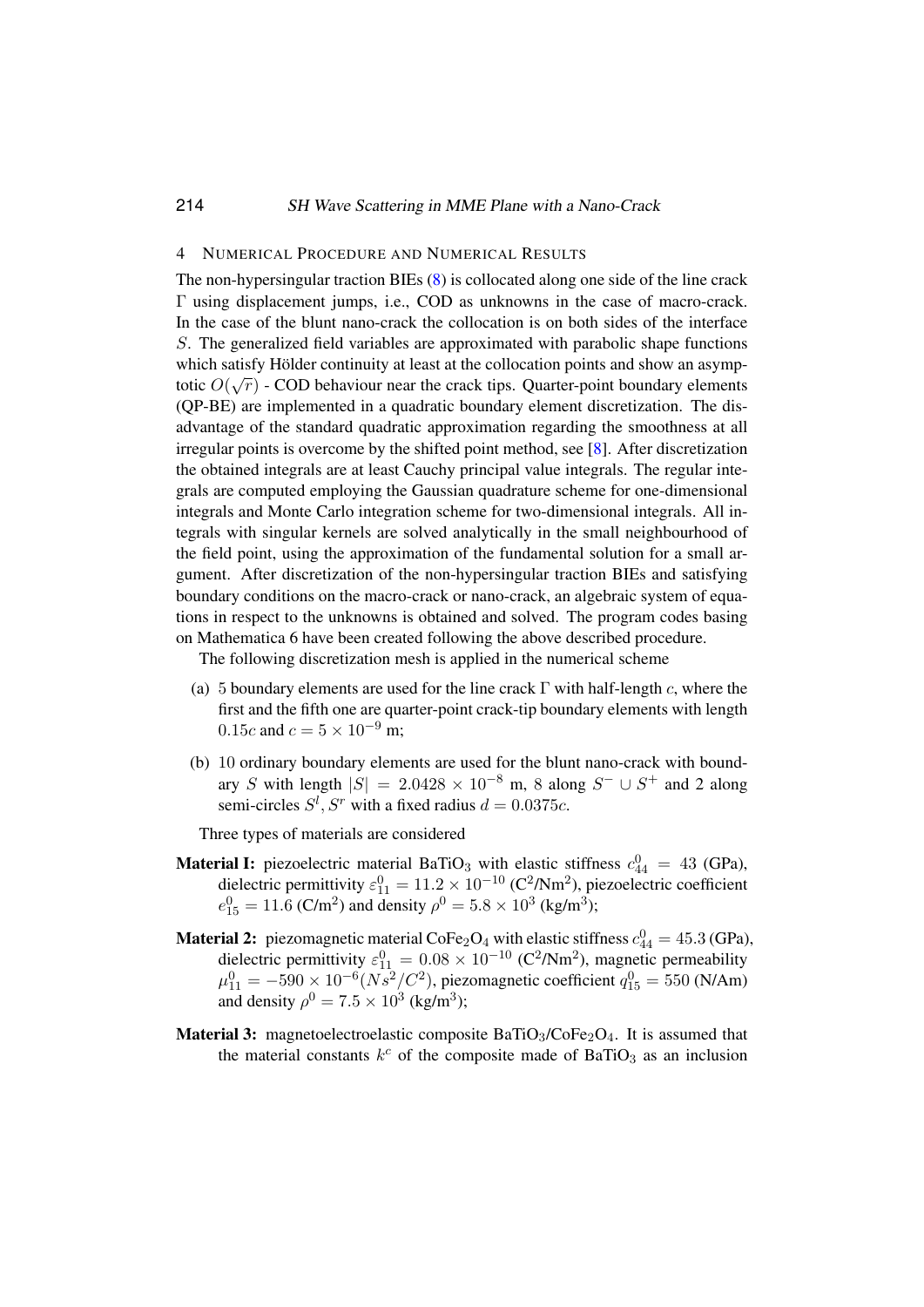with material constants  $k^i$  and CoFe<sub>2</sub>O<sub>4</sub> as a matrix with material constants  $k^m$  are defined as  $k^c = 0.5(k^i + k^m)$ , see [\[10\]](#page-18-9). The magnetoelectric constant  $d_{11}^0 = 5.2 \times 10^{-12}$  (Ns/VC) is chosen based on the micro-mechanical model, proposed in [\[15\]](#page-18-3).

It is used dimensionless surface parameter defined as  $s = \mu^S/(2c_{44}dd_s)$ . In the numerical results we get the values of  $\mu^S$  from the literature, usually determined by the atomic simulations ( [\[9,](#page-18-10) [42\]](#page-20-4)) and they are in the neighbourhood of  $\pm 10N/m$ , where negative values are also possible. Note that the case  $s = 0$ , i.e. crack without surface effect, corresponds to the line crack  $\Gamma$  presented in Fig. [1](#page-3-0) a.

To the authors best knowledge, there are no available results in the literature for MEE material with a nano-crack subjected to dynamic loads. In order to verify the present numerical scheme we will compare our BIEM solutions for a blunt nanocrack (Figure 1b) at zero surface elasticity parameter  $s = 0$  with the authors' and available in the literature results for a straight macro-crack (Fig.  $1$  a). In the discussed below test example is applied the numerical scheme proposed here for a coupled magnetoelectroelastic material. In Fig. [2](#page-12-0) is presented SIF-III versus normalized frequency  $\Omega = c\omega\sqrt{c_{44}/\rho}$  of normal incident SH wave propagating in a magnetoelectroelastic plane of  $BaTiO<sub>3</sub>/CoFe<sub>2</sub>O<sub>4</sub>$ . A comparison is presented between the BIEM solutions obtained for a line crack (Fig. [1](#page-3-0) a) in [\[18\]](#page-18-8) and the current BIEM solutions for a blunt nano-crack (Fig. [1](#page-3-0) b) at surface parameter  $s = 0$ .

The results obtained in Fig. [2](#page-12-0) demonstrate the high accuracy and good convergence of the BIEM solutions at considered frequency interval.



<span id="page-12-0"></span>Fig. 2. Normalized SIF  $K_{III}^*$  and normalized SCF  $F_{III}^*$  versus normalized frequency  $\Omega$  of normal incident SH wave propagating in magnetoelectroelastic plane of  $BaTiO<sub>3</sub>/CoFe<sub>2</sub>O<sub>4</sub>$ . Comparison between solutions for a line crack (Fig. [1](#page-3-0) a) and a blunt nano-crack (Fig. 1 b) at surface parameter  $s = 0$ .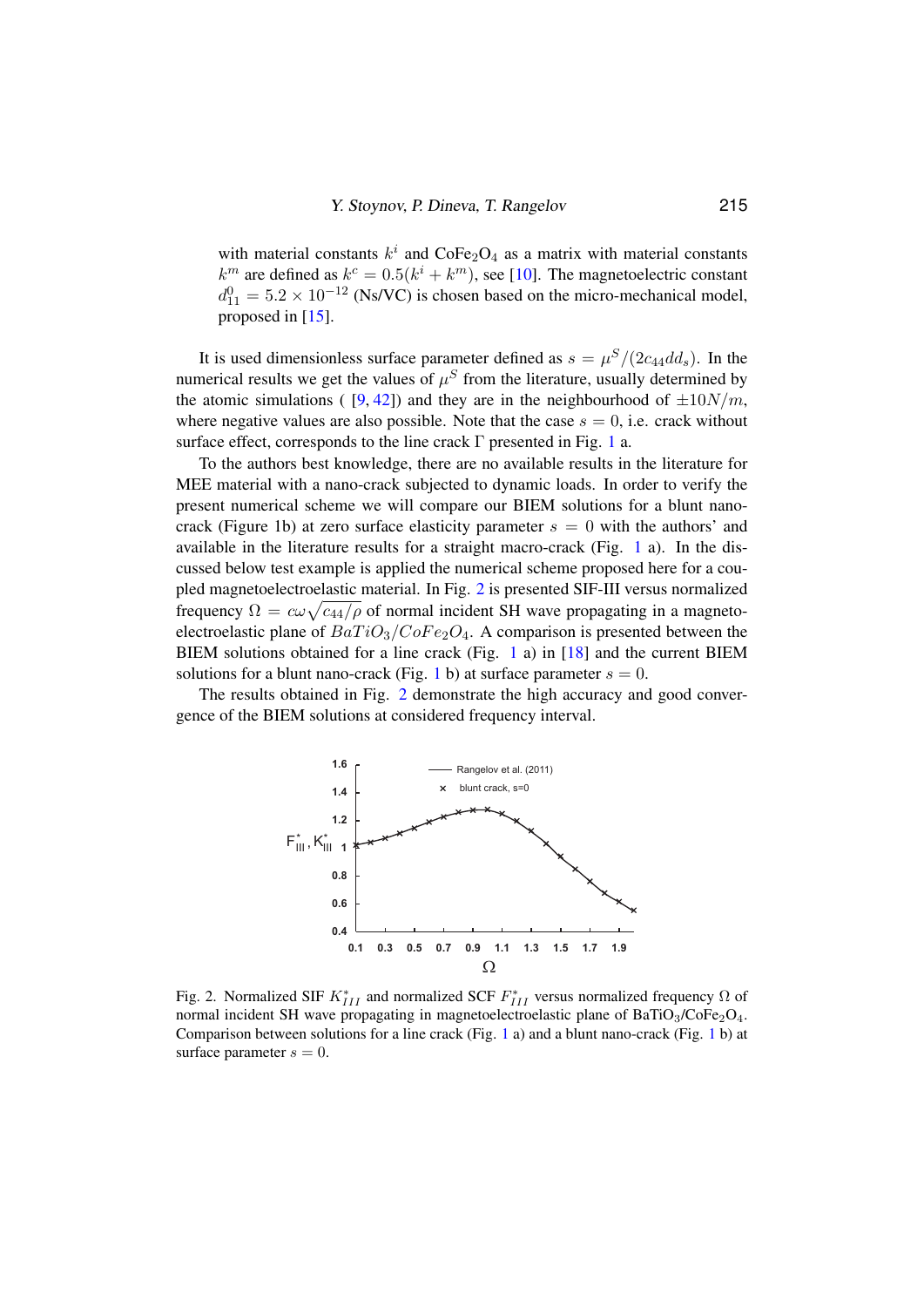In the following, a set of numerical results for a wave loaded blunt nano-crack is presented highlighting the dependence of the dynamic frequency stress concentration field on key parameters as the wave characteristics, the bulk material properties, the surface material properties, the surface elasticity effect, the crack-size, magnetoelectro-elastic coupling and the wave-crack-MEE material interaction.



<span id="page-13-0"></span>Fig. 3. Normalized SCF  $F_{III}^*$  versus normalized frequency  $\Omega$  of normal incident SH wave propagating in a plane of Material 1 (BaTiO<sub>3</sub>) containing a blunt nano-crack for different values of undimensional surface parameter  $s = 0, 0.003, 0.08, 0.02$ .



<span id="page-13-1"></span>Fig. 4. Normalized SCF  $F_{III}^*$  versus normalized frequency  $\Omega$  of normal incident SH wave propagating in a plane of Material 1 ( $BaTiO<sub>3</sub>$ ) containing a blunt nano-crack for different values of undimensional surface parameter  $s = 0, -0.003, -0.02$ .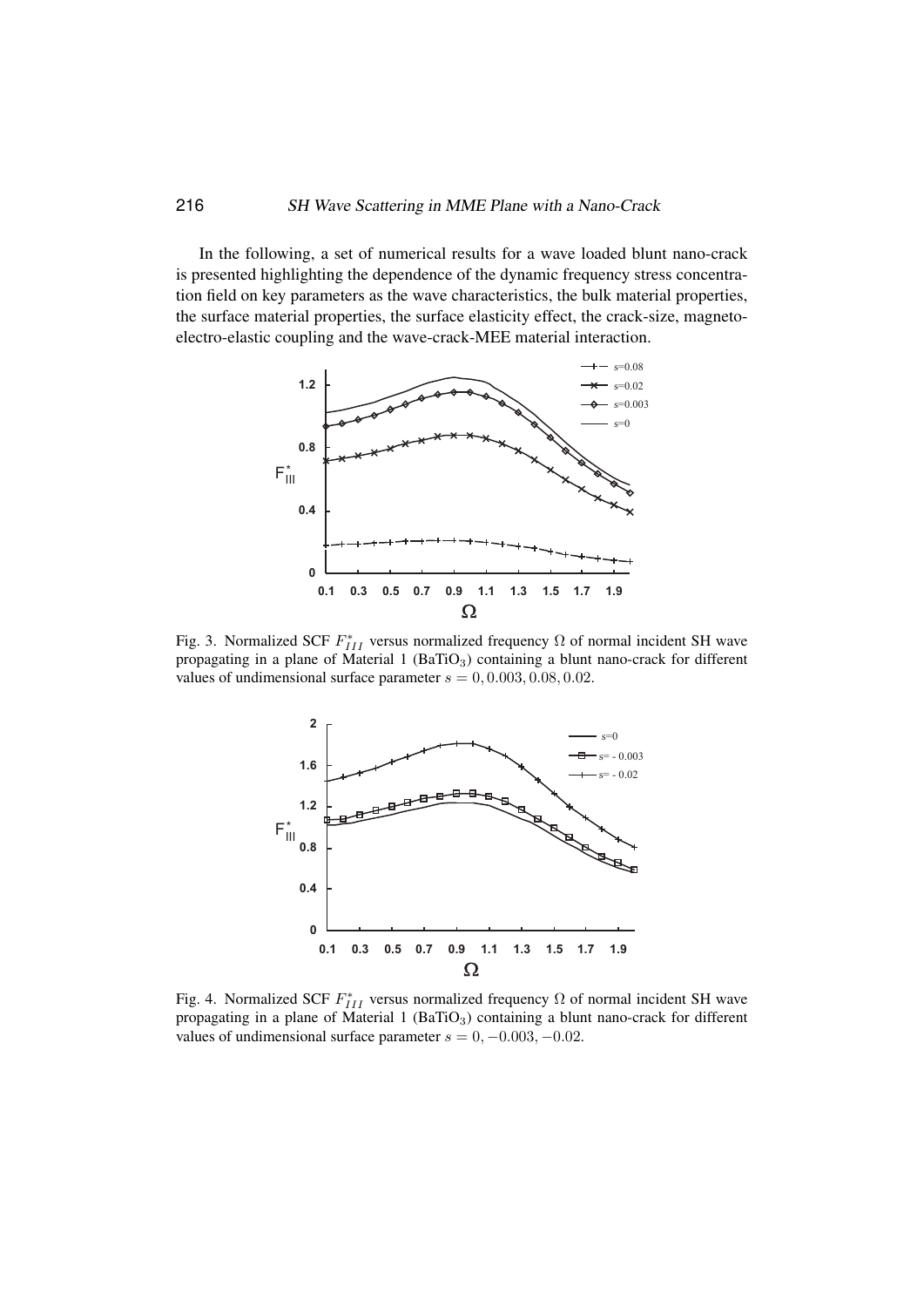Y. Stoynov, P. Dineva, T. Rangelov 217



Fig. 5. Normalized SCF  $F_{III}^*$  versus normalized frequency  $\Omega$  of normal incident SH wave propagating in a plane of Material 2 ( $\text{CoFe}_2\text{O}_4$ ) containing a blunt nano-crack for different values of undimensional surface parameter  $s = 0, 0.003, 0.01, 0.07$ .



<span id="page-14-0"></span>Fig. 6. Normalized SCF  $F_{III}^*$  versus normalized frequency  $\Omega$  of normal incident SH wave propagating in a plane of Material 3 (BaTiO<sub>3</sub>/CoFe<sub>2</sub>O<sub>4</sub>) containing a blunt nano-crack for different values of undimensional surface parameter  $s = 0, 0.003, 0.01, 0.08$ .

Figures [3](#page-13-0) – [6](#page-14-0) draw the absolute value of SCF  $F_{III}^*$  versus normalized frequency Ω of normal incident SH wave propagating in a plane of Material 1, Material 2 and Material 3 correspondingly, and containing a blunt nano-crack at different values of the undimensional surface parameter s. Figures  $7 - 9$  $7 - 9$  $7 - 9$  present the absolute value of SCF  $F_{III}^*$  at observer point  $x_1 = c \cdot 10^{p-6}$ ,  $p = 1, \ldots, 7$  for normal incident SH wave propagating with a fixed frequency  $\Omega = 0.3$  in a plane of Material 1, Material 2 and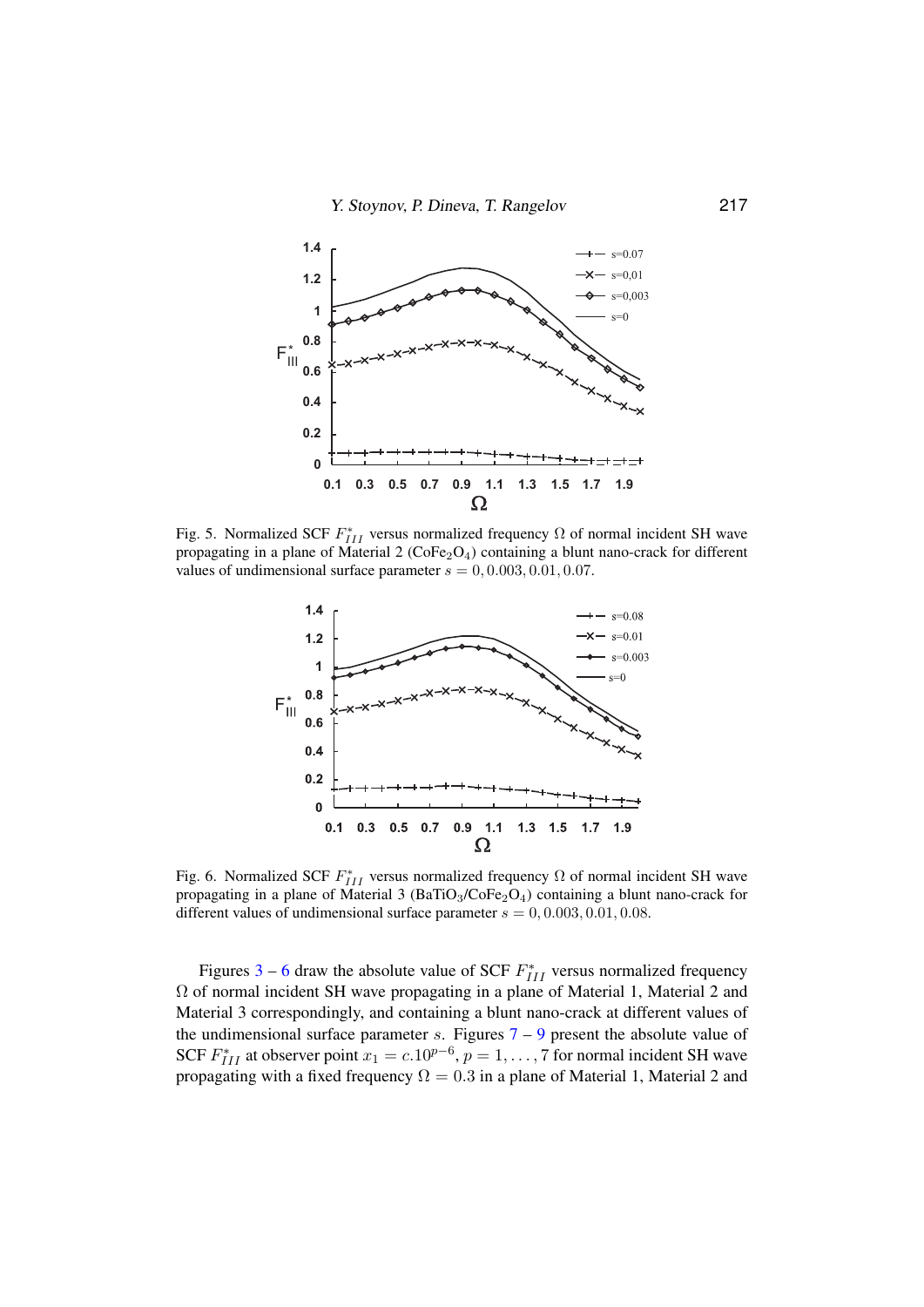Material 3 correspondingly, and containing a blunt nano-crack at different values of undimensional surface parameter s.



<span id="page-15-0"></span>Fig. 7. Normalized SCF  $F_{III}^*$  at observer point  $x_1 = c \cdot 10^{p-6}$ ,  $p = 1, \ldots, 7$  of normal incident SH wave propagating with normalized frequency  $\Omega = 0.3$  in a plane of Material 1  $(BaTiO<sub>3</sub>)$  containing a blunt nano-crack for different values of undimensional surface parameter  $s = 0, 0.003, 0.01, 0.07$ .



Fig. 8. Normalized SCF  $F_{III}^*$  at observer point  $x_1 = c.10^{p-6}$ ,  $p = 1, \ldots, 7$  of normal incident SH wave propagating with normalized frequency  $\Omega = 0.3$  in a plane of Material  $2$  (CoFe<sub>2</sub>O<sub>4</sub>) containing a blunt nano-crack for different values of undimensional surface parameter  $s = 0, 0.003, 0.01, 0.07$ .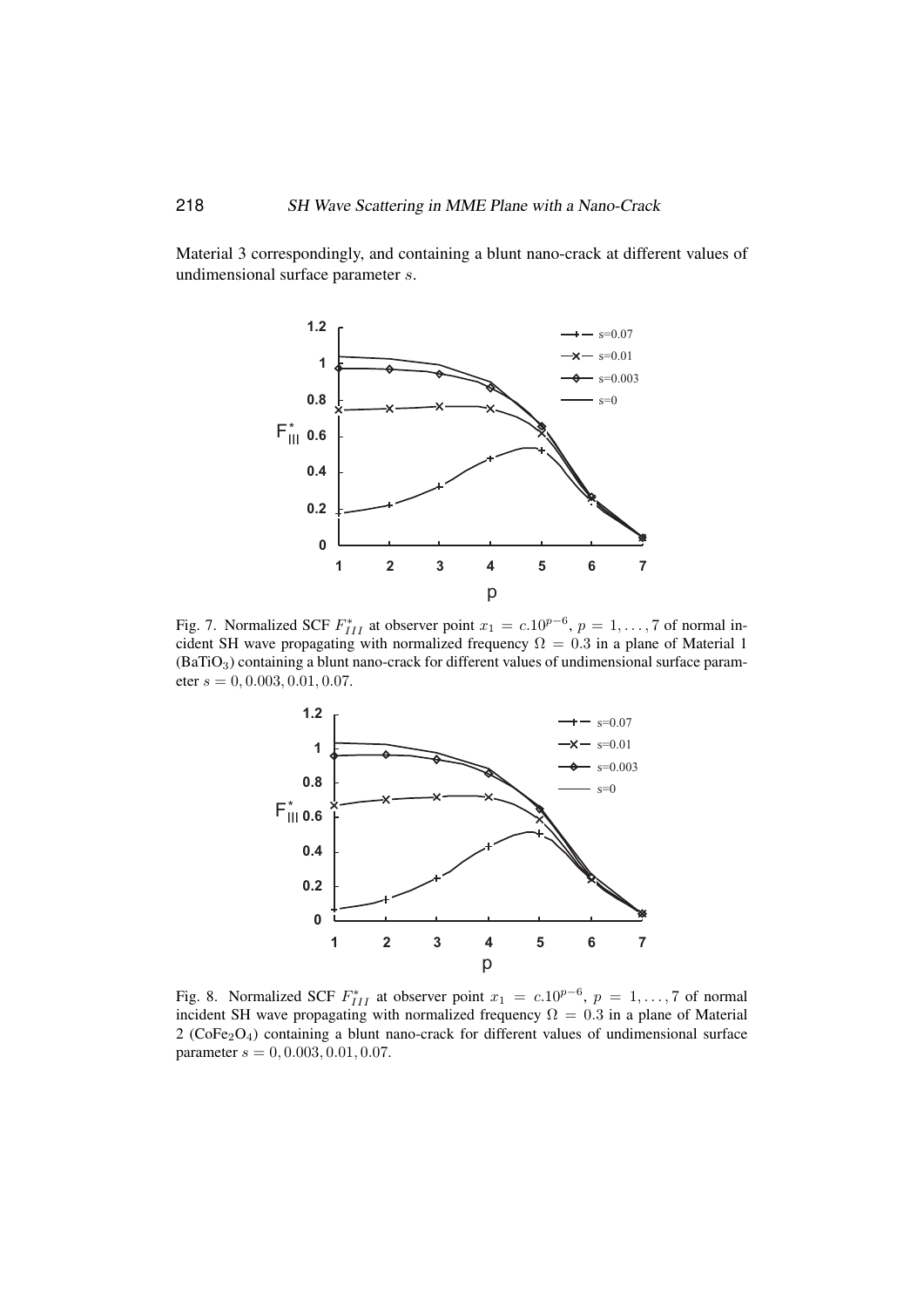

<span id="page-16-1"></span>Fig. 9. Normalized SCF  $F_{III}^*$  at observer point  $x_1 = c.10^{p-6}$ ,  $p = 1, ..., 7$  of normal incident SH wave propagating with normalized frequency  $\Omega = 0.3$  in a plane of Material 3 (BaTiO<sub>3</sub>/CoFe<sub>2</sub>O<sub>4</sub>) containing a blunt nano-crack for different values of undimensional surface parameter  $s = 0, 0.003, 0.01, 0.08$ .

The obtained results illustrate clear that the stress concentration field near the crack-tip decreases with increasing of the positive surface parameter s and increases with increasing of s at its negative values, see Fig. [4.](#page-13-1) The surface effects can cause a strong transformation (increase or decrease) of the stress concentration fields and this effect is governing via the surface elasticity properties. In the case of  $s = 0$ , the obtained solution recovers those for the macro-crack. The obtained results reveal the sensitivity of the SCF to the frequency of the dynamic load, to the specific surface properties and to the size of the blunt cracks root curvature. The above analyses demonstrate and confirm the suggestion that surface elasticity has a considerable impact on the near-tip fields of the crack in MEE composite materials.

#### <span id="page-16-0"></span>5 CONCLUSION

A 2D fracture analysis of a blunt nano-crack in an infinite transversely isotropic magnetoeletroelastic plane under incident SH wave by non-hypersingular traction BIEM in conjunction with the surface elasticity model of Gurtin and Murdoch is presented. The developed and verified numerical scheme is based on: (a) the fundamental solution of dynamic equilibrium equation for transversely isotropic MEE material derived analytically by the use of Radon transform; (b) the non-classical boundary condition in the frame of Gurtin and Murdoch model along the negligibly thin interface surface expressing a jump of generalized stresses from the matrix to the nano-blunt crack due to the presence of surface stress field. A parametric study for local dynamic stress concentration reveals that the wave-nano-crack interaction in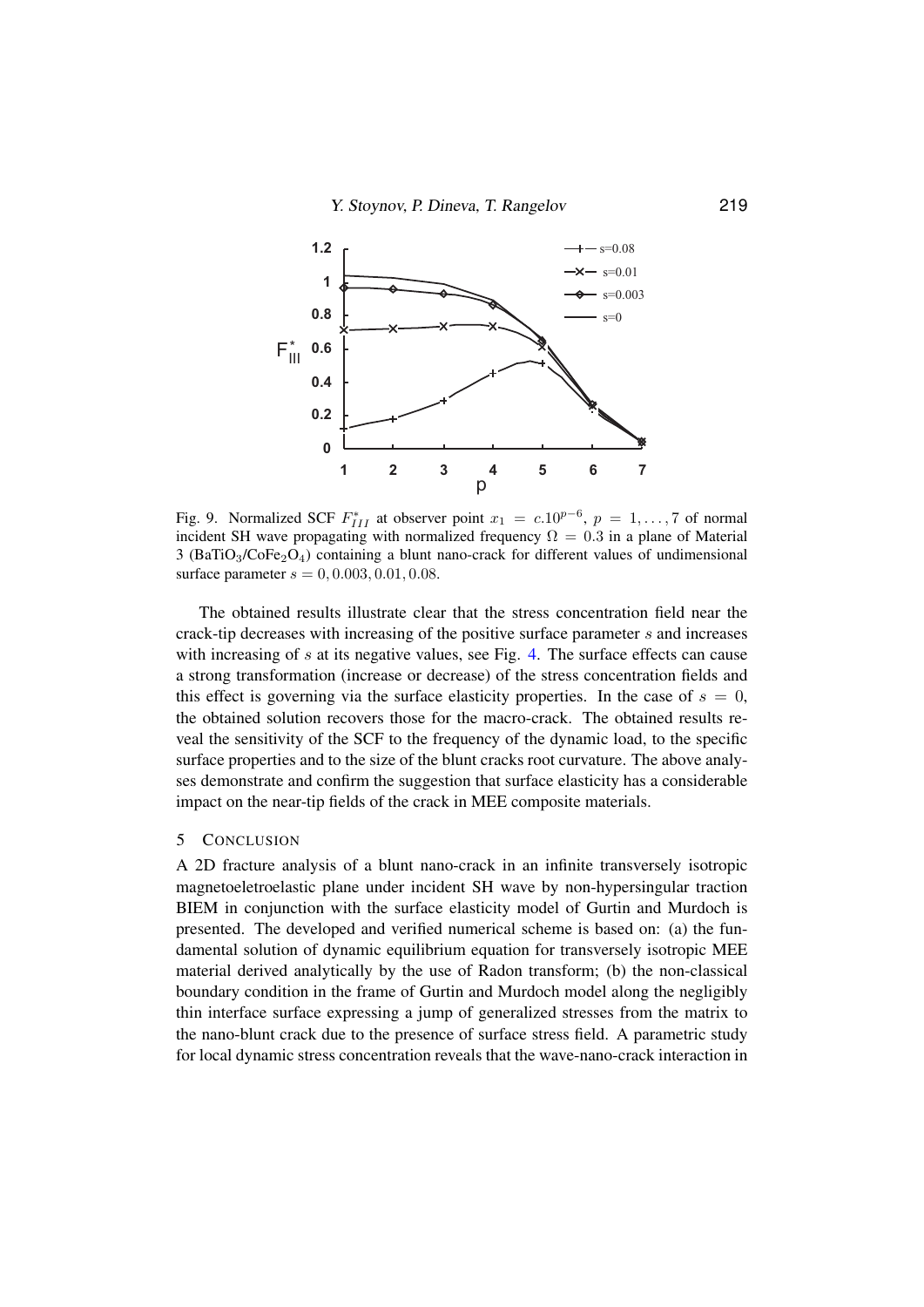anisotropic MEE continua depends on the combined influence of the following key parameters: (a) properties of the incident wave; (b) the ratio of the wave length and the crack length; (c) the type of surface and bulk material properties; (d) the magnetoelectro-mechanical coupling and (e) the size of the blunt crack root curvature. The strong influence of the size-effect of nano-cracks to the dynamic fracture behaviour of cracked MEE materials can significantly affect its overall effective dynamic fracture behaviour. The obtained results demonstrate clearly that the MEE composite materials containing nanoscale cracks possess unique fracture behaviour different from those at macroscale.

#### ACKNOWLEDGEMENT

The second and third authors are grateful for support provided under research grant IB-RA2014-178-EnTranEmiss from the Federal Ministry of Education Research in Germany. This paper is partially supported by the National Scientific Program "Information and Communication Technologies for a Single Digital Market in Science, Education and Security (ICTinSES)", contract No DO1-205/23.11.2018, financed by the Ministry of Education and Science in Bulgaria and also by the project BG05M2OP001- 1.002, MIRACle 2019–2023.

### <span id="page-17-0"></span>**REFERENCES**

- [1] J. VAN SUCHTELN (1972) Product Properties: A New Application of Composite Materials. *Philips Research Reports* 27 28-37.
- <span id="page-17-1"></span>[2] L. JAESANG, G. JAMES, I.V. BOYD, C.L. DIMITRIS (2005) Effective Properties of Three-Phase Electro-Magnetoelastic Composites. *International Journal of Engineering Science* 43 790-825.
- <span id="page-17-2"></span>[3] C.P. SPYROPOULOS, G.C. SIH, Z.F. SONG (2003) Magnetoelectroelastic Composite with Poling Parallel to Plane of Line Crack under Out-Of-Plane Deformation. *Theoretical and Applied Fracture Mechanics* 40 281-289.
- [4] B.L. WANG, Y.W. MAI (2003) Crack-Tip Field in Piezoelectric/Piezomagnetic Media. *European Journal of Mechanics endash; A/Solids* 22 591-602.
- [5] B.L. WANG, Y.W. MAI (2004) Fracture of Piezoelectromagnetic Materials. *Mechanics Research Communications* 31 65-73.
- [6] B.L. WANG, Y.W. MAI (2007) Applicability of the Crack-Face Electromagnetic Boundary Conditions for Fracture of Magnetoelectroelastic Materials. *International Journal of Solids and Structures* 44 387-398.
- [7] F. GARCIA-SANCHEZ, R. ROJAS-DIAZ, A. SAEZ, C. ZHANG (2007) Fracture of Magnetoelectroelastic Composite Materials Using Boundary Element Method (BEM). *Theoretical and Applied Fracture Mechanics* 47 192-204.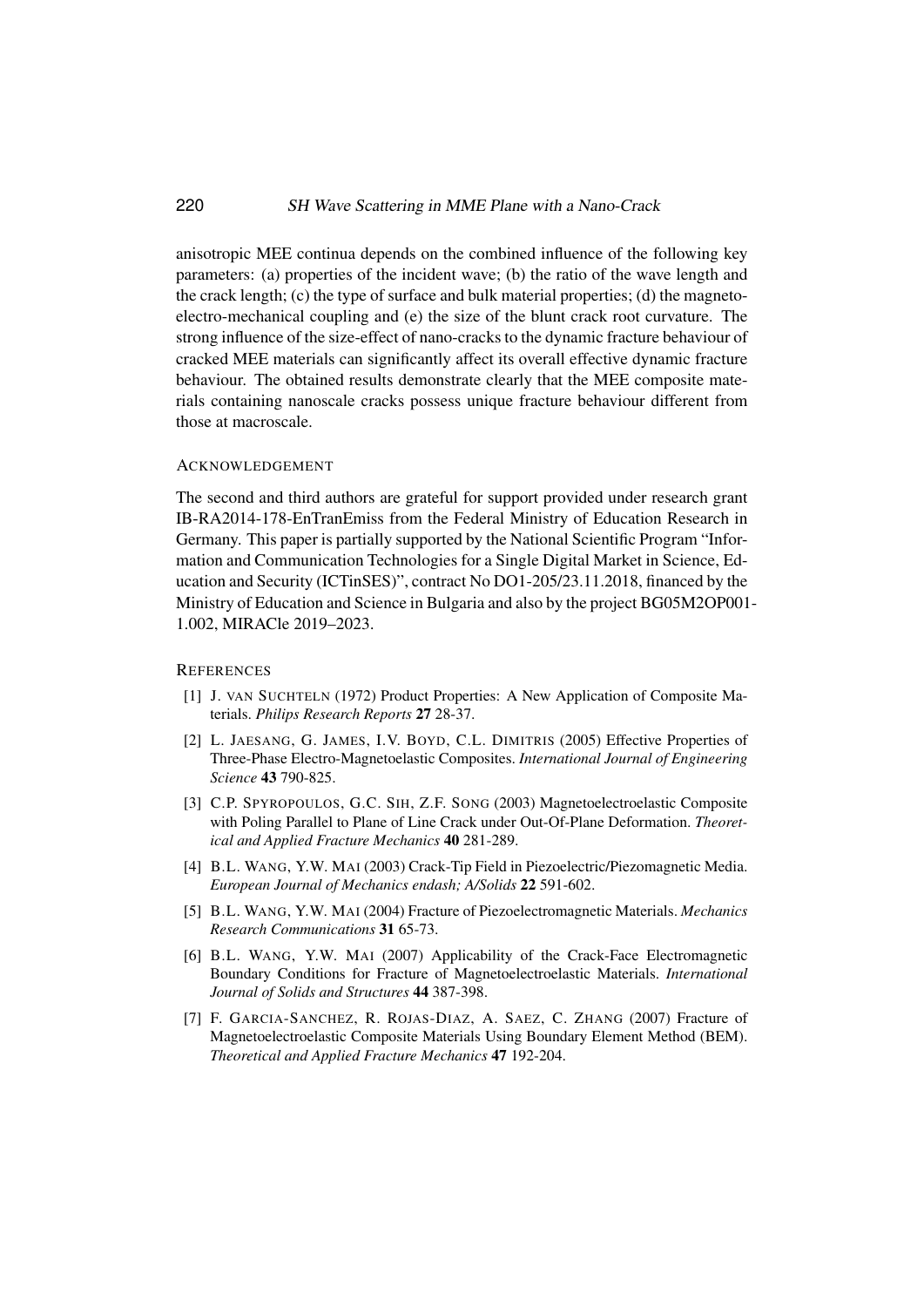- <span id="page-18-7"></span>[8] P. DINEVA, D. GROSS, R. MÜLLER, T. RANGELOV (2014) "Dynamic Fracture of Piezoelectric Materials. Solutions of Time-Harmonic Problems via BIEM". Springer Science & Business Media.
- <span id="page-18-10"></span>[9] V.B. SHENOY (2002) Size-Dependent Rigidities of Nanosized Torsional Elements. *International Journal of Solids and Structures* 39 4039-4052.
- <span id="page-18-9"></span>[10] R.K.L. SU, H.Y. SUN (2003) Numerical Solution of Two-Dimensional Anisotropic Crack Problems. *International Journal of Solids and Structures* 40 4615-4635.
- <span id="page-18-0"></span>[11] C.C. MA, J.M. LEE (2009) Theoretical Analysis of In-Plane Problem in Functionally Graded Nonhomogeneous Magnetoelectroelastic Bimaterials. *International Journal of Solids and Structures* 46 4208-4220.
- <span id="page-18-1"></span>[12] R. ROJAS-DIAZ, A. SAEZ, F. GARCIA-SANCHEZ, C. ZHANG (2008) Time-Harmonic Greens Functions for Anisotropic Magnetoelectroelasticity. emphInternational Journal of Solids and Structures 45 144-158.
- [13] R. ROJAS-DIAZ, A. SAEZ, F. GARCIA-SANCHEZ, C. ZHANG (2009) Dynamic Crack Interactions in Magnetoelectroelastic Composite Materials. *International Journal of Fracture* 157(1-2)119-130.
- <span id="page-18-2"></span>[14] R. ROJAS-DIAZ, A. SAEZ, F. GARCIA-SANCHEZ, C. ZHANG (2010) Analysis of Cracked Magnetoelectroelastic Composites under Time-Harmonic Loading. *International Journal of Solids and Structures* 47 71-80.
- <span id="page-18-3"></span>[15] X.F. LI (2005) Dynamic Analysis of a Cracked Magneto-Electro-Elastic Medium under Anti-Plane Mechanical and In-Plane Electric And Magnetic Impacts. *International Journal of Solids and Structures* 42 3185-3205.
- [16] R.K. SU, W.J. FENG, J. LIU (2007) Transient Response of Interface Cracks between Dissimilar Magneto-Electro-Elastic Strips under Out-Of-Plane Mechanical and Inplane Magneto-Electrical Impact Loads. *Composite Structures* 78 119-128.
- [17] Z. ZHOU, B. WANG (2006) Dynamic Behaviour of Two Parallel Symmetry Cracks in Magneto-Electro-Elastic Composites under Harmonic Anti-Plane Waves. *Applied Mathematics and Mechanics* 27 583-591.
- <span id="page-18-8"></span>[18] T. RANGELOV, Y. STOYNOV, P. DINEVA (2011) Dynamic Fracture Behavior of Functionally Graded Magnetoelectroelastic Solids by BIEM. *International Journal of Solids and Structures* 48 2987-2999.
- <span id="page-18-4"></span>[19] Z. ZHOU, B. WANG (2005) Scattering of Harmonic Anti-Plane Shear Waves by an Interface Crack in Magneto-Electro-Elastic Composites. *Applied Mathematics and Mechanics* 26 17-26.
- <span id="page-18-5"></span>[20] C. W. NAN, M.I. BICHURIN, S.X. DONG, D. VIEHLAND, G. SRINIVASAN (2008). Multiferroic Magnetoelectric Composites: Historical Perspective, Status, and Future Directions. *Journal of Applied Physics* 103 031101.
- <span id="page-18-6"></span>[21] T. BRINTLINGER, S. LIM, K. BALOCH, P. ALEXANDER, Y. QI, J. BARRY, J. MEL-NGAILIS, L. SALAMANCA-RIBA, I. TAKEUCHI, J.J. CUMINGS (2010) In Situ Observation of Reversible Nanomagnetic Switching Induced by Electric Fields. *Nano Letters* 10 12-19.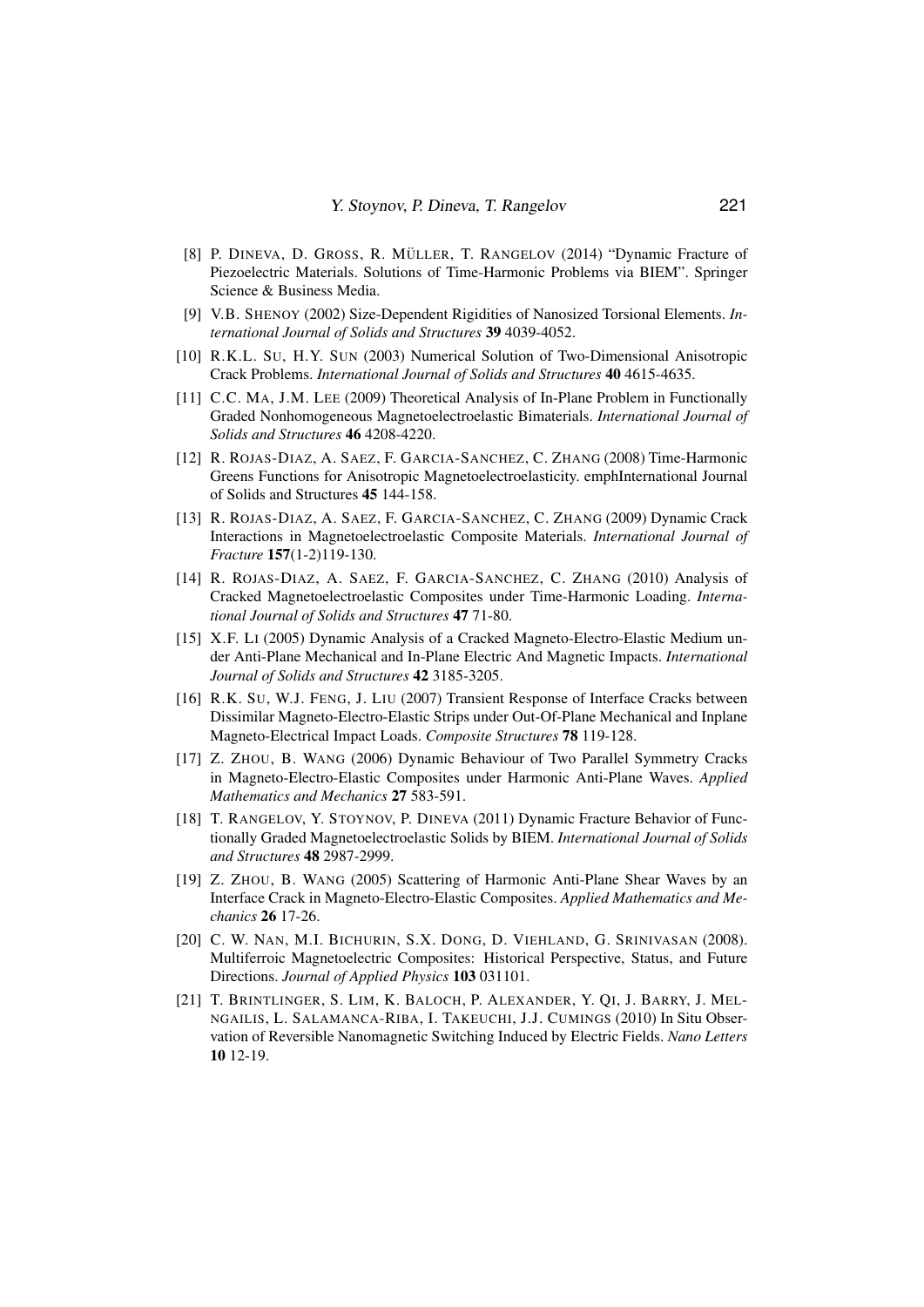- <span id="page-19-0"></span>[22] M.E. GURTIN, A.I. MURDOCH (1975) A Continuum Theory of Elastic Material Surfaces. *Archive for Rational Mechanics and Analysis* 57 291-323.
- <span id="page-19-1"></span>[23] M.E. GURTIN, A.I. MURDOCH (1978) Surface Stress in Solids. *International Journal of Solids and Structures* 14 431-440.
- <span id="page-19-2"></span>[24] G.F. WANG, Y. LI (2013) Influence of Surface Tension on Mode I Crack Tip Field. *Engineering Fracture Mechanics* 109 290-301.
- [25] G.F. WANG, X.Q. FENG, T.J. WANG, W. GAO (2008) Surface Effects on the Near-Tip Stresses for Mode-I and Mode-III Cracks. *ASME, Journal of Applied Mechanics* 75 011001.
- [26] X. L. FU, G.F. WANG, X.Q. FENG (2008) Surface Effects on the Near-Tip Stress Felds of A Mode-II Crack. *International Journal of Fracture* 151 95-106.
- [27] X.L. FU, G.F. WANG, X.Q. FENG (2010) Surface Effects on Mode-I Crack-Tip Fields: A Numerical Study. *Engineering Fracture Mechanics* 77 1048-1057.
- <span id="page-19-3"></span>[28] X.L. FU, G.F. WANG, X.Q. FENG (2011) Effects of Surface Elasticity on Mixed-Mode Fracture. *International Journal of Applied Mechanics* 3(3) 435-446.
- <span id="page-19-4"></span>[29] P. DINEVA, T. RANGELOV (2016) Wave Scattering by Cracks at Macro- and Nano-Scale in Anisotropic Plane by BIEM. *Journal of Theoretical and Applied Mechanics* 46(4) 19-35.
- <span id="page-19-5"></span>[30] X.Q. FANG, J.X. LIU (2011) Dynamic Stress and Electric Displacement around a Nano-Fiber in Piezoelectric Nanocomposites under Electro-Elastic Waves. *Philosophical Magazine Letters* 91 621-631.
- [31] X.Q. FANG, J.X. LIU, L.H. DOU, M.Z. CHEN (2012) Dynamic Strength araund Two Interacting Piezoelectric Nano-Fibers with Surfaces/Interfaces in Solid under Electro-Elastic Wave. *Thin Solid Films* 520 3587-3592.
- <span id="page-19-6"></span>[32] X.Q. FANG, Q. YANG, J.X. LIU, W.J. FENG (2012) Surfaces/Interface Effect around a Piezoelectric Nano-Particle in a Polymer Matrix Under Compressional Waves. *Applied Physics Letters* 100 151602.
- <span id="page-19-7"></span>[33] T. RANGELOV, P. DINEVA (2017) Dynamic Fracture Behaviour of a Nanocrack in a Piezoelectric Plane. *ZAMM* 97(4) 1393-1405.
- <span id="page-19-8"></span>[34] R.G. HOAGLAND, M.S. DAW, J.P. HIRTH (1991) Some Aspects of Forces and Fields in Atomic Models of Crack Tips. *Journal of Materials Research* 6 2565-2571.
- <span id="page-19-9"></span>[35] B. WANG, J. HAN (2006) Discussion on Electromagnetic Crack Face Boundary Conditions for the Fracture Mechanics of Magneto-Electro-Elastic Materials. *Acta Mechanica Sinica* 22 233-242.
- <span id="page-19-10"></span>[36] V.Z. PARTON, B.A. KUDRYAVTSEV (1988) "Electromagnetoelasticity". Gordon and Breach Sci. Publ., New York.
- <span id="page-19-11"></span>[37] A.K. SOH, J.X. LIU (2005) On the Constitutive Equations of Magnitoelectroelastic Solids. *Journal of Intelligent Material Systems and Structures* 16 597-602.
- <span id="page-19-12"></span>[38] J. SLADEK, V. SLADEK, P. SOLEK, C. ZHANG (2010) Fracture Analysis in Continuously Nonhomogeneous Magneto-Electro-Elastic Solids under a Thermal Load by the MLPG. *International Journal of Solids and Structures* 47 1381-1391.